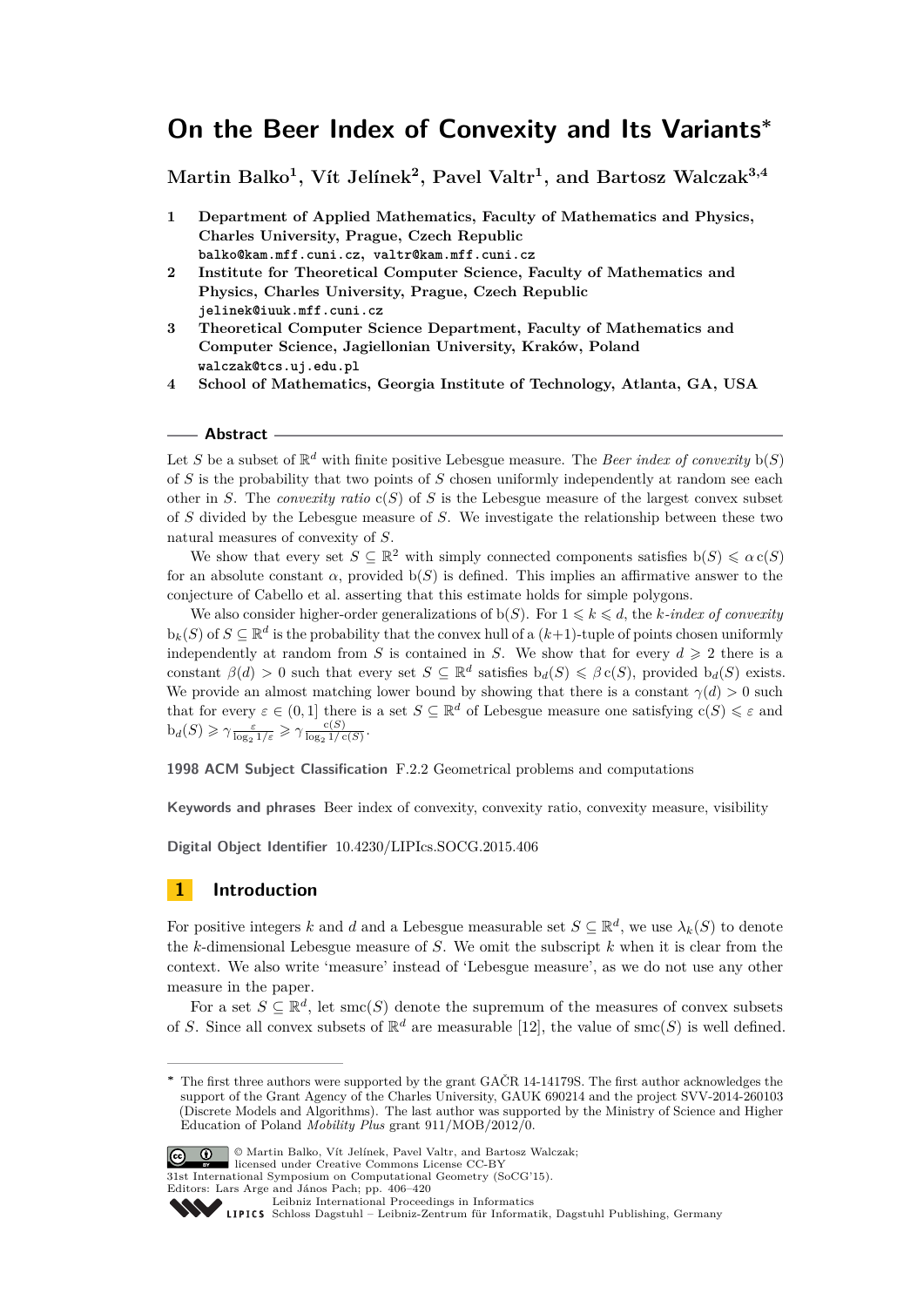Moreover, Goodman's result [\[9\]](#page-14-2) implies that the supremum is achieved on compact sets *S*, hence it can be replaced by maximum in this case. When *S* has finite positive measure, let c(*S*) be defined as  $smc(S)/\lambda_d(S)$ . We call the parameter  $c(S)$  the *convexity ratio* of *S*.

For two points  $A, B \in \mathbb{R}^d$ , let  $\overline{AB}$  denote the closed line segment with endpoints A and B. Let *S* be a subset of  $\mathbb{R}^d$ . We say that points  $A, B \in S$  are *visible* one from the other or *see* each other in *S* if the line segment  $\overline{AB}$  is contained in *S*. For a point  $A \in S$ , we use  $\text{Vis}(A, S)$ to denote the set of points that are visible from *A* in *S*. More generally, for a subset *T* of *S*, we use  $Vis(T, S)$  to denote the set of points that are visible in *S* from *T*. That is,  $Vis(T, S)$ is the set of points  $A \in S$  for which there is a point  $B \in T$  such that  $\overline{AB} \subseteq S$ .

Let  $Seg(S)$  denote the set  $\{(A, B) \in S \times S : \overline{AB} \subseteq S\} \subseteq (\mathbb{R}^d)^2$ , which we call the *segment set* of *S*. For a set  $S \subseteq \mathbb{R}^d$  with finite positive measure and with measurable Seg(*S*), we define the parameter  $b(S) \in [0, 1]$  by

$$
b(S) := \frac{\lambda_{2d}(Seg(S))}{\lambda_d(S)^2}.
$$

If *S* is not measurable, or if its measure is not positive and finite, or if Seg(*S*) is not measurable, we leave  $b(S)$  undefined. Note that if  $b(S)$  is defined for a set *S*, then  $c(S)$  is defined as well.

We call b(*S*) the *Beer index of convexity* (or just *Beer index*) of *S*. It can be interpreted as the probability that two points *A* and *B* of *S* chosen uniformly independently at random see each other in *S*.

### **1.1 Previous results**

The Beer index was introduced in the 1970s by Beer [\[2,](#page-14-3) [3,](#page-14-4) [4\]](#page-14-5), who called it 'the index of convexity'. Beer was motivated by studying the continuity properties of  $\lambda$ (Vis $(A, S)$ ) as a function of *A*. For polygonal regions, an equivalent parameter was later independently defined by Stern [\[19\]](#page-14-6), who called it 'the degree of convexity'. Stern was motivated by the problem of finding a computationally tractable way to quantify how close a given set is to being convex. He showed that the Beer index of a polygon *P* can be approximated by a Monte Carlo estimation. Later, Rote [\[17\]](#page-14-7) showed that for a polygonal region *P* with *n* edges the Beer index can be evaluated in polynomial time as a sum of  $O(n^9)$  closed-form expressions.

Cabello et al. [\[7\]](#page-14-8) have studied the relationship between the Beer index and the convexity ratio, and applied their results in the analysis of their near-linear-time approximation algorithm for finding the largest convex subset of a polygon. We describe some of their results in more detail in Subsection [1.3.](#page-2-0)

### **1.2 Terminology and notation**

We assume familiarity with basic topological notions such as path-connectedness, simple connectedness, Jordan curve, etc. The reader can find these definitions, for example, in Prasolov's book [\[16\]](#page-14-9).

Let  $\partial S$ ,  $S^{\circ}$ , and  $\overline{S}$  denote the boundary, the interior, and the closure of a set *S*, respectively. For a point  $A \in \mathbb{R}^2$  and  $\varepsilon > 0$ , let  $\mathcal{N}_{\varepsilon}(A)$  denote the open disc centered at A with radius  $\varepsilon$ . For a set  $X \subseteq \mathbb{R}^2$  and  $\varepsilon > 0$ , let  $\mathcal{N}_{\varepsilon}(X) = \bigcup_{A \in X} \mathcal{N}_{\varepsilon}(A)$ . A *neighborhood* of a point  $A \in \mathbb{R}^2$ or a set  $X \subseteq \mathbb{R}^2$  is a set of the form  $\mathcal{N}_{\varepsilon}(A)$  or  $\mathcal{N}_{\varepsilon}(X)$ , respectively, for some  $\varepsilon > 0$ .

A closed interval with endpoints *a* and *b* is denoted by [*a, b*]. Intervals [*a, b*] with  $a > b$ are considered empty. For a point  $A \in \mathbb{R}^2$ , we use  $x(A)$  and  $y(A)$  to denote the *x*-coordinate and the *y*-coordinate of *A*, respectively.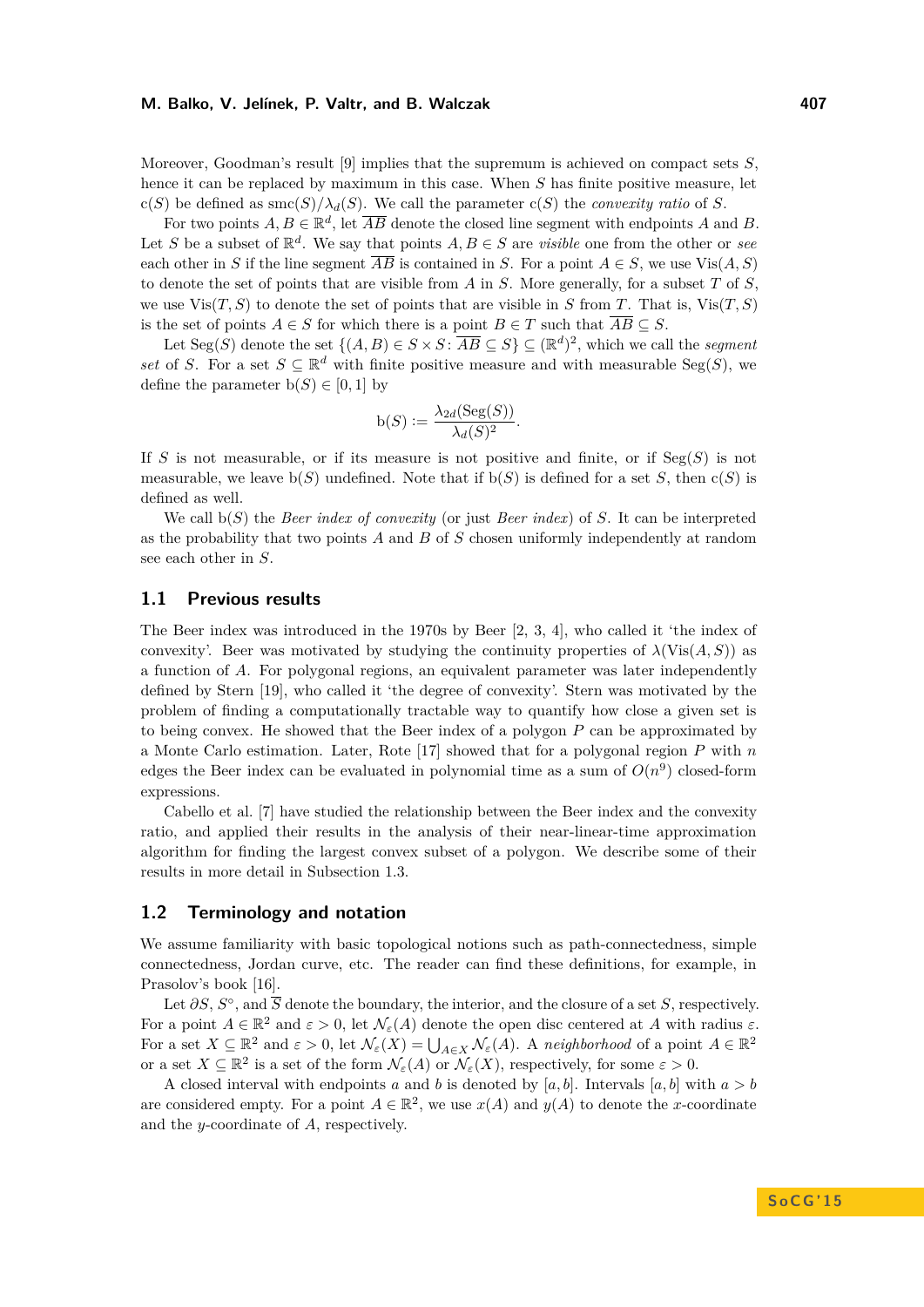<span id="page-2-1"></span>

**Figure 1** A star-shaped polygon *P* with  $b(P) \geq \frac{1}{n} - \varepsilon$  and  $c(P) \leq \frac{1}{n}$ . The polygon *P* with  $4n-1$  vertices is a union of *n* triangles  $(0,0)(2i,1)(2i+1,1), i=0,\ldots,n-1$ , and of a triangle  $(0,0)(0,\delta)((2n-1)\delta,\delta)$ , where  $\delta$  is very small.

A *polygonal curve*  $\Gamma$  in  $\mathbb{R}^d$  is a curve specified by a sequence  $(A_1, \ldots, A_n)$  of points of  $\mathbb{R}^d$ such that  $\Gamma$  consists of the line segments connecting the points  $A_i$  and  $A_{i+1}$  for  $i = 1, \ldots, n-1$ . If  $A_1 = A_n$ , then the polygonal curve  $\Gamma$  is *closed*. A polygonal curve that is not closed is called a *polygonal line*.

A set  $X \subseteq \mathbb{R}^2$  is *polygonally connected*, or *p-connected* for short, if any two points of X can be connected by a polygonal line in *X*, or equivalently, by a self-avoiding polygonal line in X. For a set X, the relation "A and B can be connected by a polygonal line in  $X$ " is an equivalence relation on *X*, and its equivalence classes are the *p-components* of *X*. A set *S* is *p-componentwise simply connected* if every p-component of *S* is simply connected.

A *line segment* in  $\mathbb{R}^d$  is a bounded convex subset of a line. A *closed line segment* includes both endpoints, while an *open line segment* excludes both endpoints. For two points *A* and *B* in  $\mathbb{R}^d$ , we use *AB* to denote the open line segment with endpoints *A* and *B*. A closed line segment with endpoints  $\ddot{A}$  and  $\ddot{B}$  is denoted by  $\overline{AB}$ .

We say that a set  $S \subseteq \mathbb{R}^d$  is *star-shaped* if there is a point  $C \in S$  such that  $Vis(C, S) = S$ . That is, a star-shaped set *S* contains a point which sees the entire *S*. Similarly, we say that a set *S* is *weakly star-shaped* if *S* contains a line segment  $\ell$  such that  $Vis(\ell, S) = S$ .

## <span id="page-2-0"></span>**1.3 Results**

We start with a few simple observations. Let *S* be a subset of  $\mathbb{R}^2$  such that  $Seg(S)$  is measurable. For every  $\varepsilon > 0$ , *S* contains a convex subset *K* of measure at least  $(c(S) - \varepsilon)\lambda_2(S)$ . Two random points of *S* both belong to *K* with probability at least  $(c(S) - \varepsilon)^2$ , hence  $b(S) \geqslant (c(S) - \varepsilon)^2$ . This yields  $b(S) \geqslant c(S)^2$ . This simple lower bound on  $b(S)$  is tight, as shown by a set *S* which is a disjoint union of a single large convex component and a large number of small components of negligible size.

It is more challenging to find an upper bound on  $b(S)$  in terms of  $c(S)$ , possibly under additional assumptions on the set *S*. This is the general problem addressed in this paper.

As a motivating example, observe that a set *S* consisting of *n* disjoint convex components of the same size satisfies  $b(S) = c(S) = \frac{1}{n}$ . It is easy to modify this example to obtain, for any  $\varepsilon > 0$ , a simple star-shaped polygon *P* with  $b(P) \geq \frac{1}{n} - \varepsilon$  and  $c(P) \leq \frac{1}{n}$ , see Figure [1.](#page-2-1) This shows that  $b(S)$  cannot be bounded from above by a sublinear function of  $c(S)$ , even for simple polygons *S*.

For weakly star-shaped polygons, Cabello et al. [\[7\]](#page-14-8) showed that the above example is essentially optimal, providing the following linear upper bound on b(*S*).

<span id="page-2-2"></span>▶ **Theorem 1** ([\[7,](#page-14-8) Theorem 5]). For every weakly star-shaped simple polygon P, we have  $b(P) \leqslant 18 c(P)$ .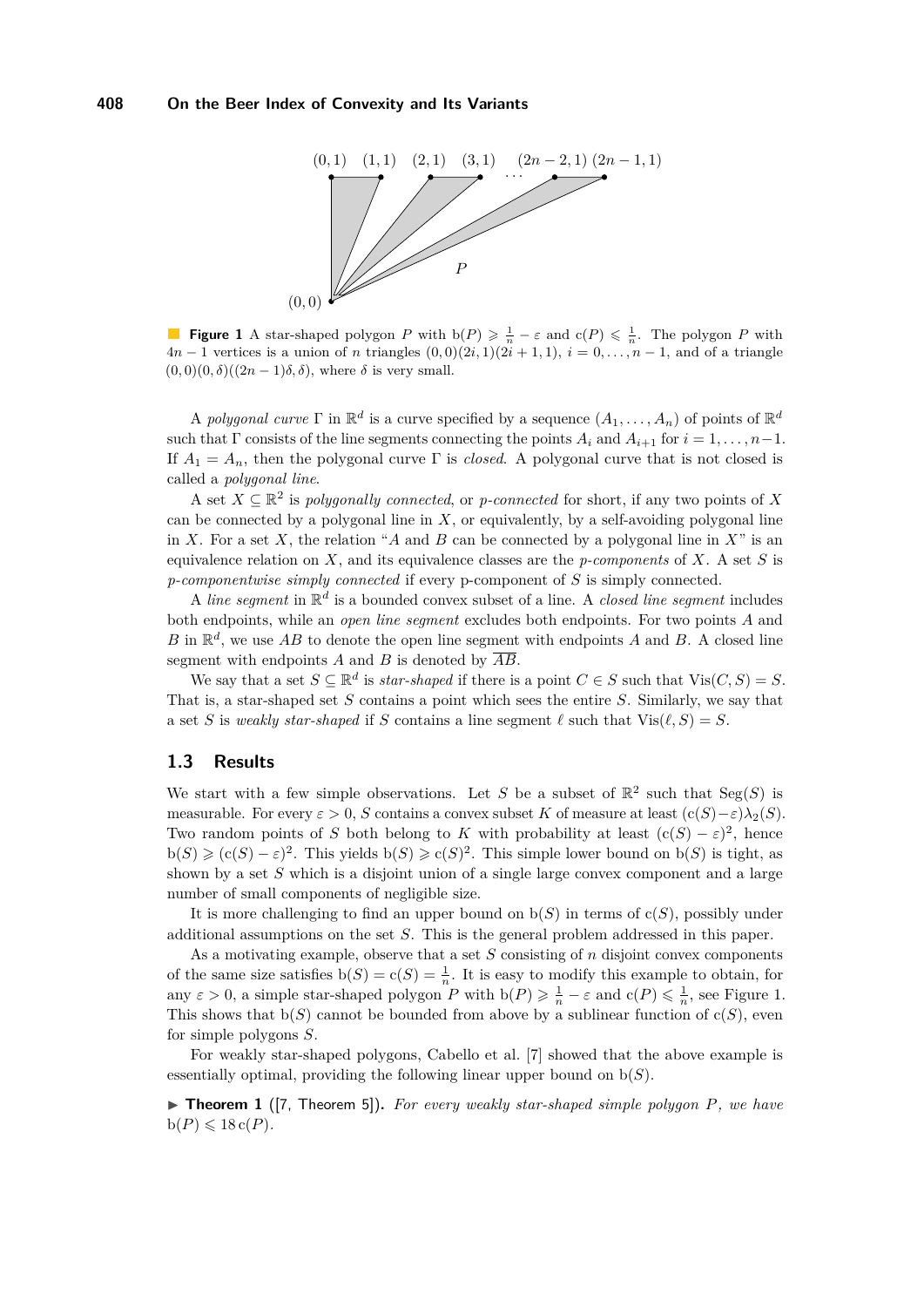For polygons that are not weakly star-shaped, Cabello et al. [\[7\]](#page-14-8) gave a superlinear bound.

▶ **Theorem 2** ([\[7,](#page-14-8) Theorem 6]). *Every simple polygon P satisfies* 

$$
b(P) \leqslant 12 c(P) \left(1 + \log_2 \frac{1}{c(P)}\right).
$$

Moreover, Cabello et al. [\[7\]](#page-14-8) conjectured that even for a general simple polygon *P*, b(*P*) can be bounded from above by a linear function of  $c(P)$ . The next theorem, which is the first main result of this paper, confirms this conjecture. Recall that  $b(S)$  is defined for a set *S* if and only if *S* has finite positive measure and Seg(*S*) is measurable. Recall also that a set is p-componentwise simply connected if its polygonally-connected components are simply connected. In particular, every simply connected set is p-componentwise simply connected.

<span id="page-3-0"></span>▶ **Theorem 3.** *Every p-componentwise simply connected set*  $S \subseteq \mathbb{R}^2$  *whose*  $b(S)$  *is defined satisfies*  $b(S) \le 180 c(S)$ .

It is clear that every simple polygon satisfies the assumptions of Theorem [3,](#page-3-0) hence we directly obtain the following, which confirms the conjecture of Cabello et al. [\[7\]](#page-14-8).

▶ **Corollary 4.** *Every simple polygon*  $P \subseteq \mathbb{R}^2$  *satisfies*  $b(P) \le 180 c(P)$ *.* 

The main restriction in Theorem [3](#page-3-0) is the assumption that *S* is p-componentwise simply connected. This assumption cannot be omitted, as shown by the set  $S = [0, 1]^2 \setminus \mathbb{Q}^2$ , where it is easy to verify that  $c(S) = 0$  and  $b(S) = 1$ .

A related construction shows that Theorem [3](#page-3-0) fails in higher dimensions. To see this, consider again the set  $S = [0, 1]^2 \setminus \mathbb{Q}^2$ , and define a set  $S' \subseteq \mathbb{R}^3$  by

$$
S' := \{(tx, ty, t) : t \in [0, 1] \text{ and } (x, y) \in S\}.
$$

Again, it is easy to verify that  $c(S') = 0$  and  $b(S') = 1$ , although S' is simply connected, even star-shaped.

Despite these examples, we will show that meaningful analogues of Theorem [3](#page-3-0) for higher dimensions and for sets that are not p-componentwise simply connected are possible. The key is to use higher-order generalizations of the Beer index, which we introduce now.

For a set  $S \subseteq \mathbb{R}^d$ , we define the set  $\text{Simp}_k(S) \subseteq (\mathbb{R}^d)^{k+1}$  by

$$
Simp_k(S) := \{ (A_0, \ldots, A_k) \in S^{k+1} \colon Conv(\{A_0, \ldots, A_k\}) \subseteq S \},
$$

where the operator Conv denotes the convex hull of a set of points. We call  $\text{Simp}_k(S)$  the  $k$ *-simplex set* of *S*. Note that  $\text{Simp}_1(S) = \text{Seg}(S)$ .

For an integer  $k \in \{1, 2, ..., d\}$  and a set  $S \subseteq \mathbb{R}^d$  with finite positive measure and with measurable  $\text{Simp}_k(S)$ , we define  $b_k(S)$  by

$$
b_k(S) := \frac{\lambda_{(k+1)d}(\text{Simp}_k(S))}{\lambda_d(S)^{k+1}}.
$$

Note that  $b_1(S) = b(S)$ . We call  $b_k(S)$  the *k*-index of convexity of *S*. We again leave  $b_k(S)$ undefined if *S* or  $\text{Simp}_k(S)$  is non-measurable, or if the measure of *S* is not finite and positive.

We can view  $b_k(S)$  as the probability that the convex hull of  $k+1$  points chosen from *S* uniformly independently at random is contained in *S*. For any  $S \subseteq \mathbb{R}^d$ , we have  $b_1(S) \geq b_2(S) \geq \cdots \geq b_d(S)$ , provided all the  $b_k(S)$  are defined.

We remark that the set  $S = [0,1]^d \setminus \mathbb{Q}^d$  satisfies  $c(S) = 0$  and  $b_1(S) = b_2(S) = \cdots$  $b_{d-1}(S) = 1$ . Thus, for a general set  $S \subseteq \mathbb{R}^d$ , only the *d*-index of convexity can conceivably admit a nontrivial upper bound in terms of  $c(S)$ . Our next result shows that such an upper bound on  $b_d(S)$  exists and is linear in  $c(S)$ .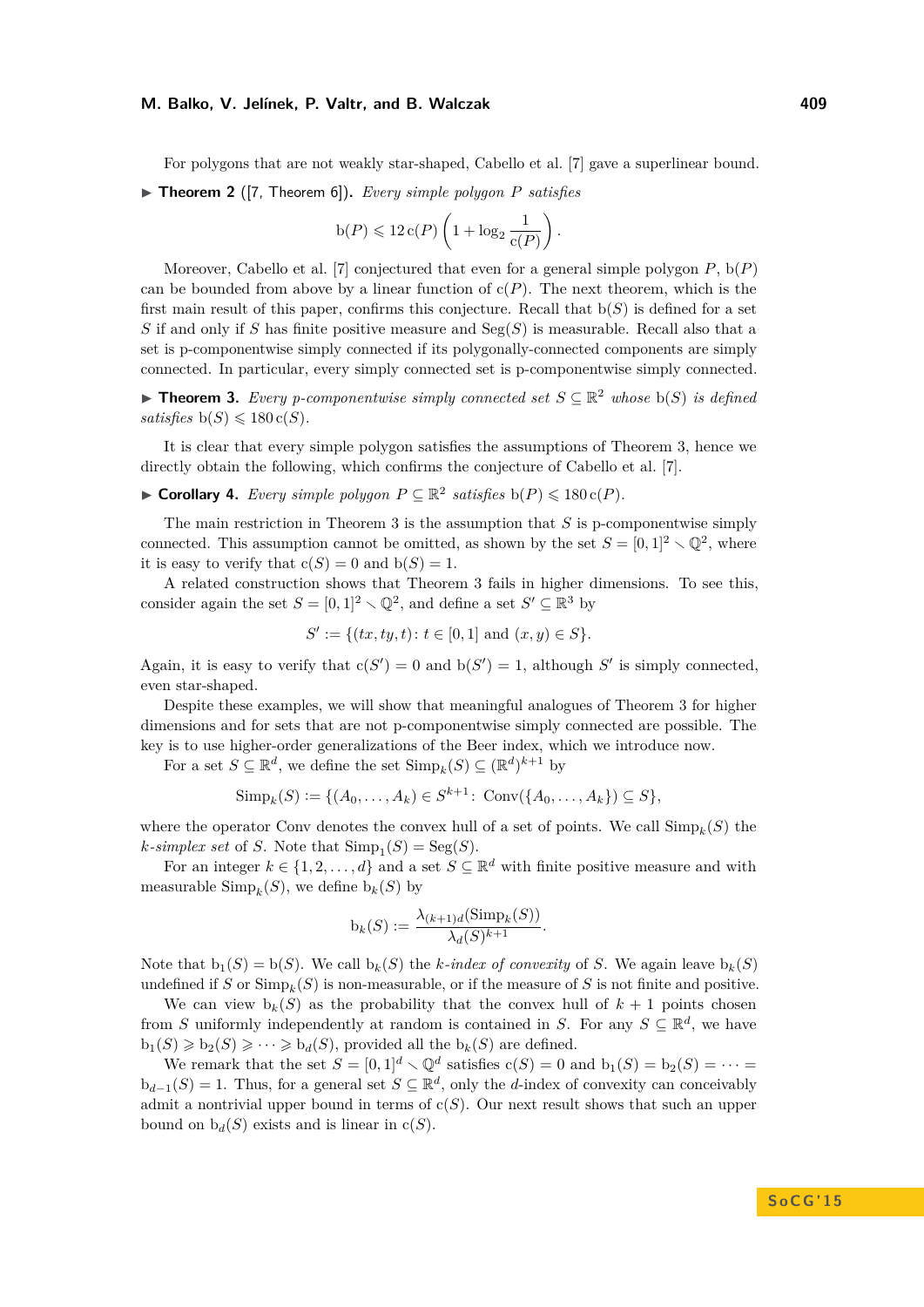### **410 On the Beer Index of Convexity and Its Variants**

<span id="page-4-0"></span>**► Theorem 5.** *For every*  $d \ge 2$ , *there is a constant*  $β = β(d) > 0$  *such that every set*  $S ⊆ ℝ<sup>d</sup>$ *with defined*  $b_d(S)$  *satisfies*  $b_d(S) \leq \beta c(S)$ *.* 

We do not know if the linear upper bound in Theorem [5](#page-4-0) is best possible. We can, however, construct examples showing that the bound is optimal up to a logarithmic factor. This is our last main result.

<span id="page-4-3"></span>**► Theorem 6.** For every  $d \ge 2$ , there is a constant  $\gamma = \gamma(d) > 0$  such that for every  $\varepsilon \in (0,1]$ , there is a set  $S \subseteq \mathbb{R}^d$  satisfying  $c(S) \leq \varepsilon$  and  $b_d(S) \geq \gamma \frac{\varepsilon}{\log_2 1/\varepsilon}$ , and in particular, *we have*  $b_d(S) \geq \gamma \frac{c(S)}{\log_2 1/s}$  $\frac{c(s)}{\log_2 1/c(S)}$ 

In this extended abstract, some proofs have been omitted due to space constraints. The omitted proofs can be found in the full version of this paper [\[1\]](#page-14-10).

# **2 Bounding the mutual visibility in the plane**

The goal of this section is to prove Theorem [3.](#page-3-0) Since the proof is rather long and complicated, let us first present a high-level overview of its main ideas.

We first show that it is sufficient to prove the estimate from Theorem [3](#page-3-0) for bounded open simply connected sets. This is formalized by the next lemma, whose proof is omitted.

<span id="page-4-2"></span>**Lemma 7.** *Let*  $\alpha > 0$  *be a constant such that every open bounded simply connected set*  $T \subseteq \mathbb{R}^2$  satisfies  $b(T) \leq a c(T)$ . It follows that every p-componentwise simply connected set  $S \subseteq \mathbb{R}^2$  *with defined*  $b(S)$  *satisfies*  $b(S) \leq \alpha c(S)$ *.* 

Suppose now that *S* is a bounded open simply connected set. We seek a bound of the form  $b(S) = O(c(S))$ . This is equivalent to a bound of the form  $\lambda_4(\text{Seg}(S)) = O(\text{smc}(S)\lambda_2(S))$ . We therefore need a suitable upper bound on  $\lambda_4(Seg(S))$ .

We first choose in *S* a *diagonal*  $\ell$  (i.e., an inclusion-maximal line segment in *S*), and show that the set  $S \setminus \ell$  is a union of two open simply connected sets  $S_1$  and  $S_2$  (Lemma [10\)](#page-5-0). It is not hard to show that the segments in *S* that cross the diagonal  $\ell$  contribute to  $\lambda_4(\text{Seg}(S))$  by at most  $O(\operatorname{smc}(S)\lambda_2(S))$  (Lemma [14\)](#page-10-0). Our main task is to bound the measure of  $\operatorname{Seg}(S_i \cup \ell)$ for  $i = 1, 2$ . The two sets  $S_i \cup \ell$  are what we call *rooted sets*. Informally, a rooted set is a union of a simply connected open set *S*<sup> $\prime$ </sup> and an open segment  $r \subseteq \partial S'$ , called the root.

To bound  $\lambda_4(Seg(R))$  for a rooted set R with root r, we partition R into *levels*  $L_1, L_2, \ldots$ where  $L_k$  contains the points of  $R$  that can be connected to  $r$  by a polygonal line with  $k$ segments, but not by a polygonal line with  $k-1$  segments. Each segment in R is contained in a union  $L_i \cup L_{i+1}$  for some  $i \geq 1$ . Thus, a bound of the form  $\lambda_4(\text{Seg}(L_i \cup L_{i+1}))$  $O(\operatorname{smc}(R)\lambda_2(L_i \cup L_{i+1}))$  implies the required bound for  $\lambda_4(\operatorname{Seg}(R)).$ 

We will show that each p-component of  $L_i \cup L_{i+1}$  is a rooted set, with the extra property that all its points are reachable from its root by a polygonal line with at most two segments (Lemma [11\)](#page-6-0). To handle such sets, we will generalize the techniques that Cabello et al. [\[7\]](#page-14-8) have used to handle weakly star-shaped sets in their proof of Theorem [1.](#page-2-2) We will assign to every point  $A \in R$  a set  $\mathfrak{T}(A)$  of measure  $O(\operatorname{smc}(R))$ , such that for every  $(A, B) \in \operatorname{Seg}(R)$ , we have either  $B \in \mathfrak{T}(A)$  or  $A \in \mathfrak{T}(B)$  (Lemma [13\)](#page-6-1). From this, Theorem [3](#page-3-0) will follow easily.

To proceed with the proof of Theorem [3](#page-3-0) for bounded open simply connected sets, we need a few auxiliary lemmas.

<span id="page-4-1"></span>**Example 8.** For every positive integer *d*, if *S* is an open subset of  $\mathbb{R}^d$ , then the set  $\text{Seg}(S)$ *is open and the set*  $Vis(A, S)$  *is open for every point*  $A \in S$ *.*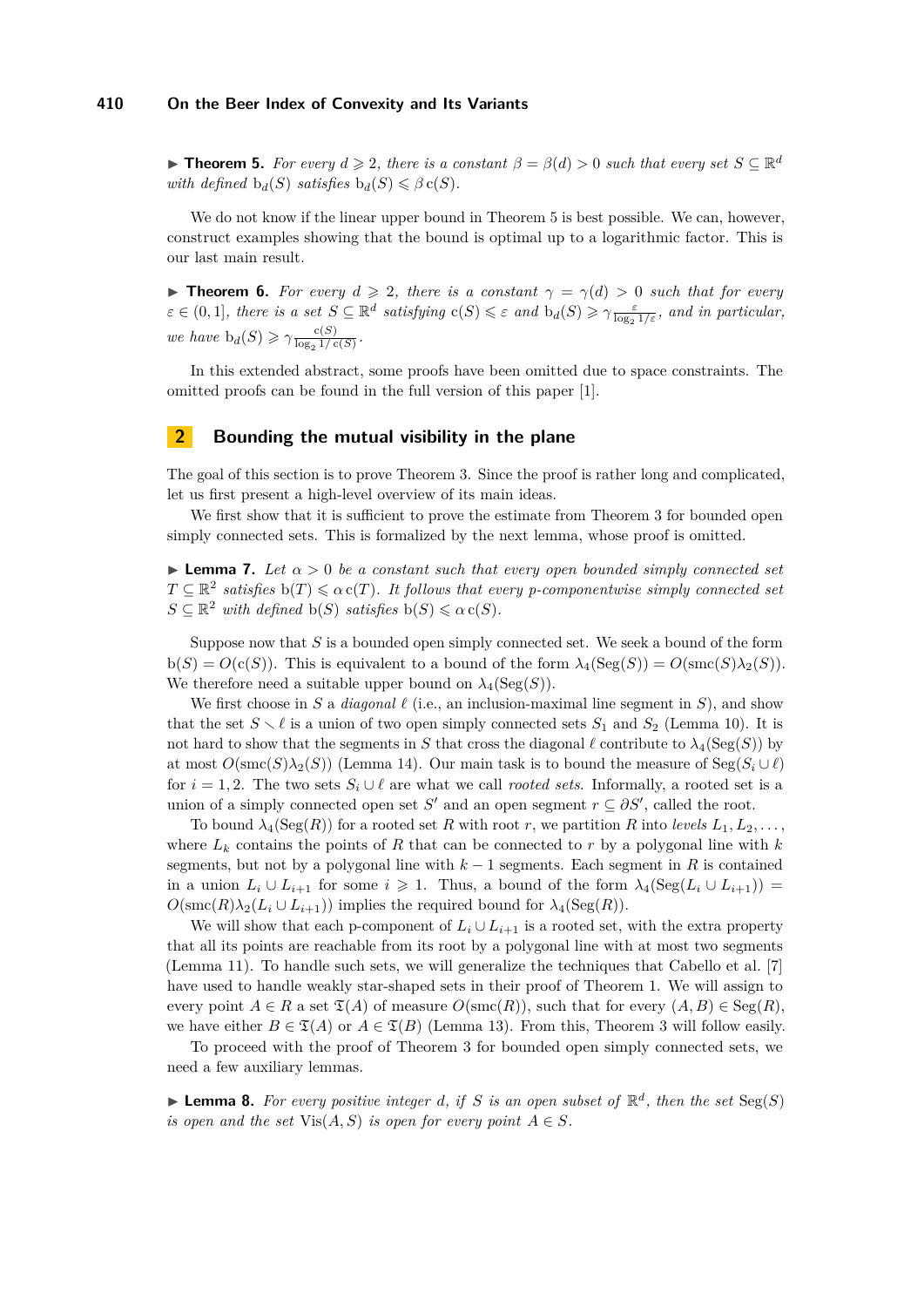**Proof.** Choose a pair of points  $(A, B) \in \text{Seg}(S)$ . Since *S* is open and  $\overline{AB}$  is compact, there is  $\varepsilon > 0$  such that  $\mathcal{N}_{\varepsilon}(\overline{AB}) \subseteq S$ . Consequently, for any  $A' \in \mathcal{N}_{\varepsilon}(A)$  and  $B' \in \mathcal{N}_{\varepsilon}(B)$ , we have  $\overline{A'B'} \subseteq S$ , that is,  $(A', B') \in \text{Seg}(S)$ . This shows that the set  $\text{Seg}(S)$  is open. If we fix  $A' = A$ , then it follows that the set  $Vis(A, S)$  is open.

<span id="page-5-3"></span>**Lemma 9.** Let S be a simply connected subset of  $\mathbb{R}^2$  and let  $\ell$  and  $\ell'$  be line segments *in S. It follows that the set*  $\text{Vis}(\ell', S) \cap \ell$  *is a (possibly empty) subsegment of*  $\ell$ *.* 

**Proof.** The statement is trivially true if  $\ell$  and  $\ell'$  intersect or have the same supporting line, or if  $\text{Vis}(\ell', S) \cap \ell$  is empty. Suppose that these situations do not occur. Let  $A, B \in \ell$ and  $A', B' \in \ell'$  be such that  $\overline{AA'}, \overline{BB'} \subseteq S$ . The points  $A, A', B', B$  form a (possibly selfintersecting) tetragon *Q* whose boundary is contained in *S*. Since *S* is simply connected, the interior of *Q* is contained in *S*. If *Q* is not self-intersecting, then clearly  $\overline{AB} \subseteq \text{Vis}(\ell', S)$ . Otherwise,  $\overline{AA'}$  and  $\overline{BB'}$  have a point *D* in common, and every point  $C \in AB$  is visible in *R* from the point  $C' \in A'B'$  such that  $D \in \overline{CC'}$ . This shows that  $\text{Vis}(\ell', S) \cap \ell$  is a convex subset and hence a subsegment of  $\ell$ .

Now, we define rooted sets and their tree-structured decomposition, and we explain how they arise in the proof of Theorem [3.](#page-3-0)

A set  $S \subseteq \mathbb{R}^2$  is *half-open* if every point  $A \in S$  has a neighborhood  $\mathcal{N}_{\varepsilon}(A)$  that satisfies one of the following two conditions:

- <span id="page-5-1"></span>1.  $\mathcal{N}_{\varepsilon}(A) \subseteq S$ ,
- <span id="page-5-2"></span>**2.**  $\mathcal{N}_{\varepsilon}(A) \cap \partial S$  is a diameter of  $\mathcal{N}_{\varepsilon}(A)$  splitting it into two subsets, one of which (including the diameter) is  $\mathcal{N}_{\varepsilon}(A) \cap S$  and the other (excluding the diameter) is  $\mathcal{N}_{\varepsilon}(A) \setminus S$ .

The condition [1](#page-5-1) holds for points  $A \in S^{\circ}$ , while the condition [2](#page-5-2) holds for points  $A \in \partial S$ . A set  $R \subseteq \mathbb{R}^2$  is a *rooted set* if the following conditions are satisfied:

- **1.** *R* is bounded,
- **2.** *R* is p-connected and simply connected,
- **3.** *R* is half-open,
- **4.**  $R \cap \partial R$  is an open line segment.

The open line segment  $R \cap \partial R$  is called the *root* of *R*. Every rooted set, as the union of a non-empty open set and an open line segment, is measurable and has positive measure.

A *diagonal* of a set  $S \subseteq \mathbb{R}^2$  is a line segment contained in S that is not a proper subset of any other line segment contained in *S*. Clearly, if *S* is open, then every diagonal of *S* is an open line segment. It is easy to see that the root of a rooted set is a diagonal. The following lemma allows us to use a diagonal to split a bounded open simply connected subset of  $\mathbb{R}^2$ into two rooted sets. It is intuitively clear, and its formal proof is omitted.

<span id="page-5-0"></span> $\blacktriangleright$  **Lemma 10.** Let *S* be a bounded open simply connected subset of  $\mathbb{R}^2$ , and let  $\ell$  be a diagonal *of S. It follows that the set*  $S \setminus \ell$  *has two p-components*  $S_1$  *and*  $S_2$ *. Moreover*,  $S_1 \cup \ell$  *and*  $S_2 \cup \ell$  *are rooted sets, and*  $\ell$  *is their common root.* 

Let R be a rooted set. For a positive integer k, the kth level  $L_k$  of R is the set of points of *R* that can be connected to the root of *R* by a polygonal line in *R* consisting of *k* segments but cannot be connected to the root of *R* by a polygonal line in *R* consisting of fewer than *k* segments. We consider a degenerate one-vertex polygonal line as consisting of one degenerate segment, so the root of *R* is part of  $L_1$ . Thus  $L_1 = \text{Vis}(r, R)$ , where *r* denotes the root of *R*. A *k-body* of *R* is a p-component of *Lk*. A *body* of *R* is a *k*-body of *R* for some *k*. See Figure [2](#page-6-2) for an example of a rooted set and its partitioning into levels and bodies.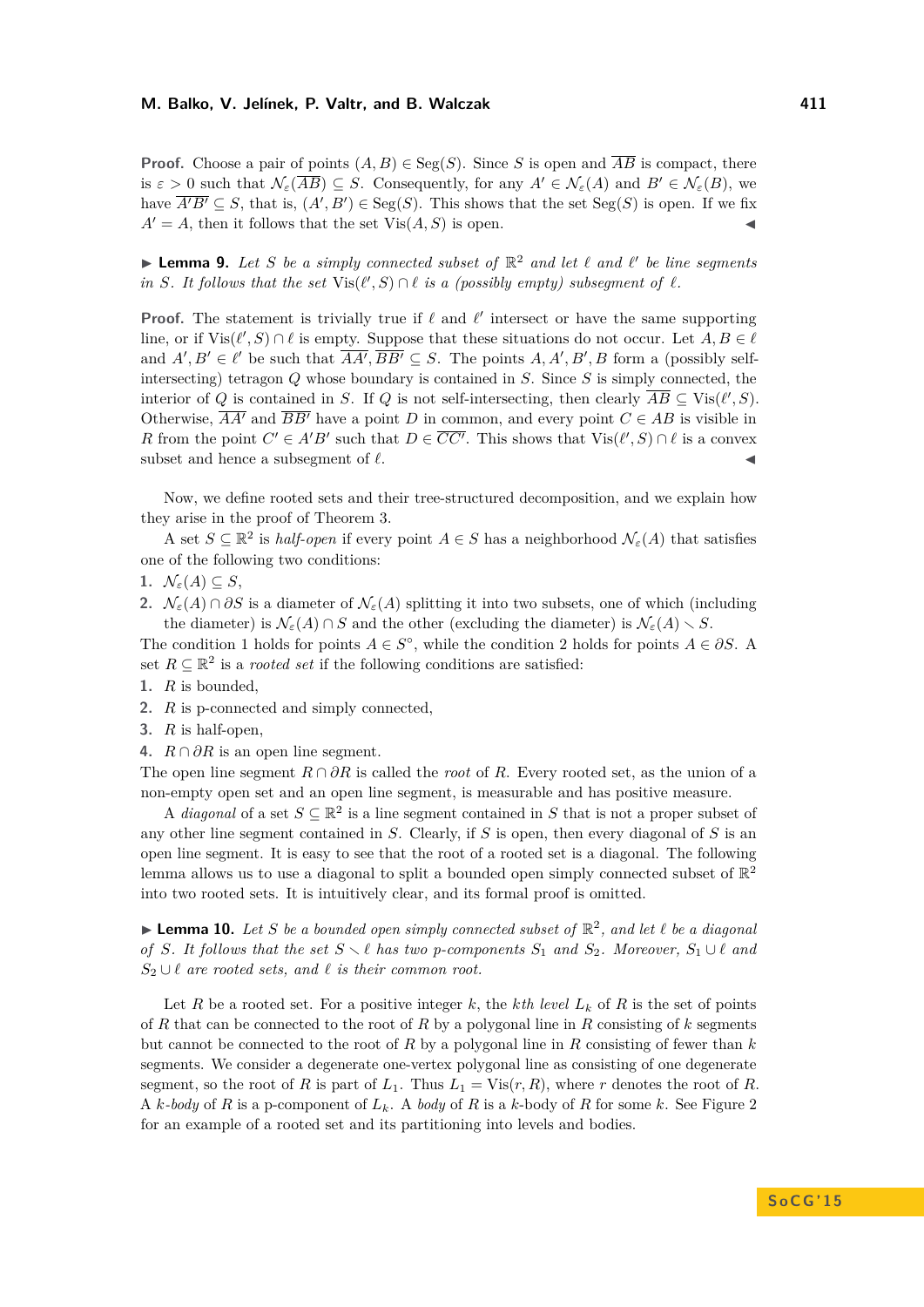<span id="page-6-2"></span>

**Figure 2** Example of a rooted set *R* partitioned into six bodies. The three levels of *R* are distinguished with three shades of gray. The segment  $A'B'$  is the base segment of  $\overline{AB}$ .

We say that a rooted set *P* is *attached* to a set  $Q \subseteq \mathbb{R}^2 \setminus P$  if the root of *P* is subset of the interior of  $P \cup Q$ . The following lemma explains the structure of levels and bodies. Although it is intuitively clear, its formal proof requires quite a lot of work and is omitted.

<span id="page-6-0"></span>**Lemma 11.** Let R be a rooted set and  $(L_k)_{k\geq 1}$  be its partition into levels. It follows that **1.**  $R = \bigcup_{k \geq 1} L_k$ ; consequently, R is the union of all its bodies;

**2.** every body P of R is a rooted set such that  $P = \text{Vis}(r, P)$ , where r denotes the root of P;

**3.**  $L_1$  *is the unique* 1*-body of*  $R$ *, and the root of*  $L_1$  *is the root of*  $R$ *;* 

**4.** *every j*<sup>*-body*</sub> *P of R with*  $j ≥ 2$  *is attached to a unique*  $(j - 1)$ *-body of R.*</sup>

Lemma [11](#page-6-0) yields a tree structure on the bodies of *R*. The root of this tree is the unique 1-body  $L_1$  of  $R$ , called the *root body* of  $R$ . For a  $k$ -body  $P$  of  $R$  with  $k \geqslant 2$ , the parent of  $P$ in the tree is the unique  $(k-1)$ -body of *R* that *P* is attached to, called the *parent body* of *P*.

<span id="page-6-3"></span>**Lemma 12.** Let R be a rooted set,  $(L_k)_{k\geq 1}$  be the partition of R into levels,  $\ell$  be a closed *line segment in R, and*  $k \geq 1$  *be minimum such that*  $\ell \cap L_k \neq \emptyset$ *. It follows that*  $\ell \subseteq L_k \cup L_{k+1}$ *,*  $\ell$  ∩  $L_k$  *is a subsegment of*  $\ell$  *contained in a single*  $k$ *-body*  $P$  *of*  $R$ *, and*  $\ell$  ∩  $L_{k+1}$  *consists of at most two subsegments of*  $\ell$  *each contained in a single*  $(k+1)$ *-body whose parent body is*  $P$ *.* 

**Proof.** The definition of the levels directly yields  $\ell \subseteq L_k \cup L_{k+1}$ . The segment  $\ell$  splits into subsegments each contained in a single *k*-body or  $(k + 1)$ -body of *R*. By Lemma [11,](#page-6-0) the bodies of any two consecutive of these subsegments are in the parent-child relation of the body tree. This implies that  $\ell \cap L_k$  lies within a single *k*-body *P*. By Lemma [9,](#page-5-3)  $\ell \cap L_k$  is a subsegment of  $\ell$ . Consequently,  $\ell \cap L_{k+1}$  consists of at most two subsegments.

In the setting of Lemma [12,](#page-6-3) we call the subsegment  $\ell \cap L_k$  of  $\ell$  the *base segment* of  $\ell$ , and we call the body *P* that contains  $\ell \cap L_k$  the *base body* of  $\ell$ . See Figure [2](#page-6-2) for an example.

The following lemma is the crucial part of the proof of Theorem [3.](#page-3-0)

<span id="page-6-1"></span>**► Lemma 13.** *If R is a rooted set, then every point*  $A \in R$  *can be assigned a measurable set*  $\mathfrak{T}(A) \subseteq \mathbb{R}^2$  so that the following is satisfied:

**1.**  $\lambda_2(\mathfrak{T}(A)) < 87$  smc(*R*);

**2.** *for every line segment*  $\overline{BC}$  *in R*, *we have either*  $B \in \mathfrak{T}(C)$  *or*  $C \in \mathfrak{T}(B)$ *;* 

**3.** *the set*  $\{(A, B): A \in R \text{ and } B \in \mathfrak{T}(A)\}$  *is measurable.* 

**Proof.** Let *P* be a body of *R* with the root *r*. First, we show that *P* is entirely contained in one closed half-plane defined by the supporting line of *r*. Let  $h^-$  and  $h^+$  be the two open half-planes defined by the supporting line of *r*. According to the definition of a rooted set, the sets  $\{D \in r : \exists \varepsilon > 0: \mathcal{N}_{\varepsilon}(D) \cap h^{-} = \mathcal{N}_{\varepsilon}(D) \cap (P \setminus r)\}\$  and  $\{D \in r : \exists \varepsilon > 0: \mathcal{N}_{\varepsilon}(D) \cap h^{+} =$  $\mathcal{N}_{\varepsilon}(D) \cap (P \setminus r)$  are open and partition the entire *r*, hence one of them must be empty. This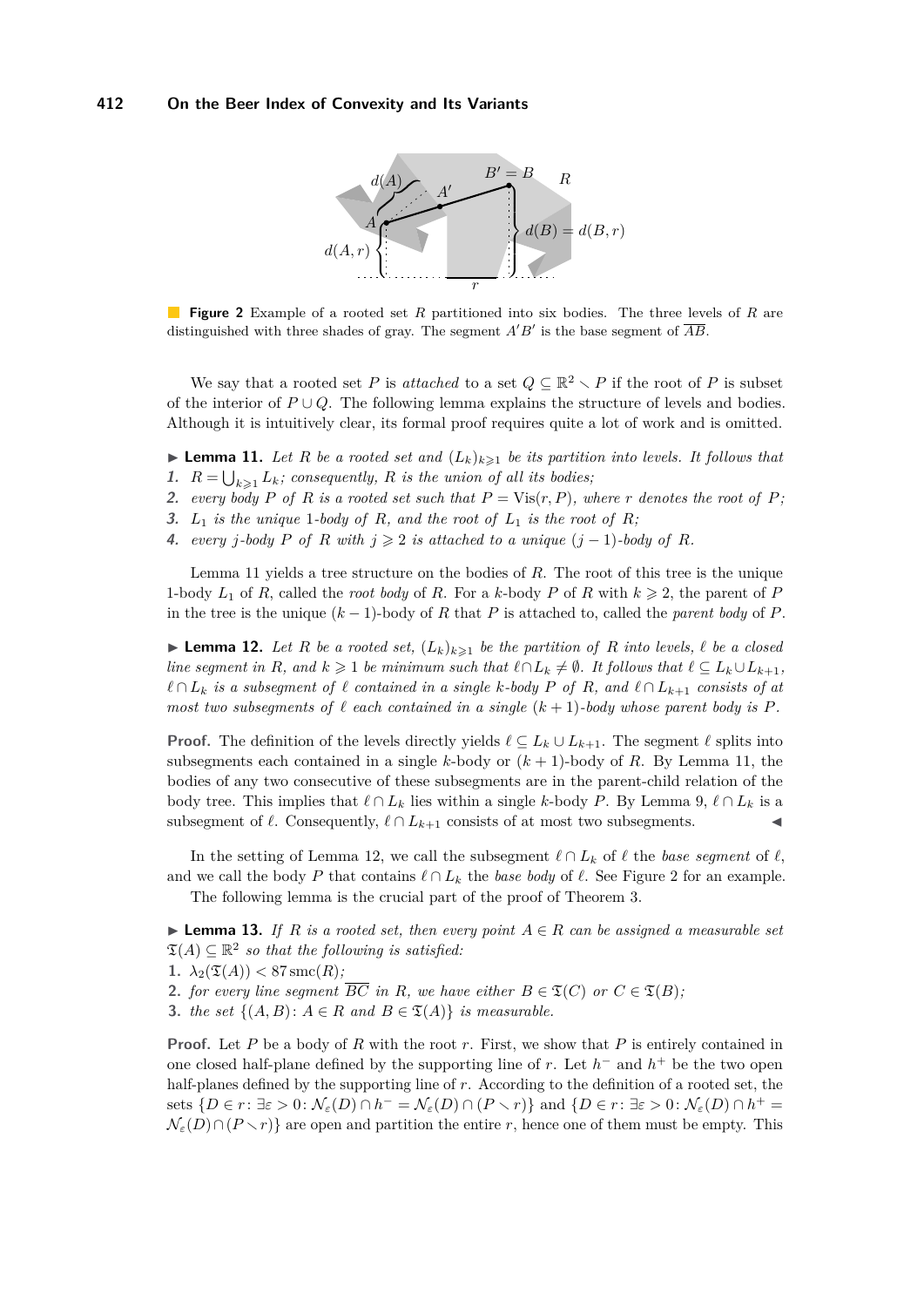<span id="page-7-1"></span>

**Figure 3** Illustration for the proof of Claim [1](#page-7-0) in the proof of Lemma [13.](#page-6-1)

implies that the segments connecting *r* to  $P \setminus r$  lie all in  $h^-$  or all in  $h^+$ . Since  $P = \text{Vis}(r, P)$ , we conclude that  $P \subseteq h^-$  or  $P \subseteq h^+$ .

According to the above, we can rotate and translate the set *R* so that *r* lies on the *x*-axis and *P* lies in the half-plane  ${B \in \mathbb{R}^2 : y(B) \ge 0}$ . For a point  $A \in R$ , we use  $d(A, r)$  to denote the *y*-coordinate of *A* after such a rotation and translation of *R*. We use  $d(A)$  to denote  $d(A, r)$  where r is the root of the body of A. It follows that  $d(A) \geq 0$  for every  $A \in R$ .

Let  $\gamma \in (0,1)$  be a fixed constant whose value will be specified at the end of the proof. For a point  $A \in R$ , we define the sets

$$
\mathfrak{V}_1(A) := \{ B \in \text{Vis}(A, S) : |A'B'| \ge \gamma |AB|, A \in \text{Vis}(r'', R), d(A', r'') \ge d(B', r'') \},
$$
  

$$
\mathfrak{V}_2(A) := \{ B \in \text{Vis}(A, S) : |A'B'| \ge \gamma |AB|, A \notin \text{Vis}(r'', R), d(A', r'') \ge d(B', r'') \},
$$
  

$$
\mathfrak{V}_3(A) := \{ B \in \text{Vis}(A, S) : |A'B'| < \gamma |AB|, |AA'| \ge |BB'| \},
$$

where  $r''$  denotes the root of the base body of  $\overline{AB}$  and  $A'$  and  $B'$  denote the endpoints of the base segment of  $\overline{AB}$  such that  $|AA'| < |AB'|$ . These sets are pairwise disjoint, and we have  $A \in \bigcup_{i=1}^{3} \mathfrak{V}_i(B)$  or  $B \in \bigcup_{i=1}^{3} \mathfrak{V}_i(A)$  for every line segment  $\overline{AB}$  in *R*. If for some  $B \in \bigcup_{i=1}^3 \mathfrak{V}_i(A)$  the point *A* lies on *r*<sup>n</sup>, then we have  $B \in \mathfrak{V}_1(A)$  and  $\mathfrak{V}_1(A) \subseteq \gamma^n$ .

For the rest of the proof, we fix a point  $A \in R$ . We show that the union  $\bigcup_{i=1}^{3} \mathfrak{V}_i(A)$  is contained in a measurable set  $\mathfrak{T}(A) \subseteq \mathbb{R}^2$  with  $\lambda_2(\mathfrak{T}(A)) < 87$  smc $(R)$  that is the union of three trapezoids. We let *P* be the body of *A* and *r* be the root of *P*. If *P* is a *k*-body with  $k \geq 2$ , then we use r' to denote the root of the parent body of P.

<span id="page-7-0"></span>► Claim 1.  $\mathfrak{V}_1(A)$  *is contained in a trapezoid*  $\mathfrak{T}_1(A)$  *with area*  $6\gamma^{-2}$  smc $(R)$ *.* 

Let *H* be a point of *r* such that  $\overline{AH} \subseteq R$ . Let *T'* be the *r*-parallel trapezoid of height  $d(A)$ with bases of length  $\frac{8 \operatorname{smc}(R)}{d(A)}$  and  $\frac{4 \operatorname{smc}(R)}{d(A)}$  such that *A* is the center of the larger base and *H* is the center of the smaller base. The homothety with center *A* and ratio  $\gamma^{-1}$  transforms  $T'$ into the trapezoid  $T := A + \gamma^{-1}(T' - A)$ . Since the area of  $T'$  is  $6 \operatorname{smc}(R)$ , the area of  $T$  is  $6\gamma^{-2}$  smc(*R*). We show that  $\mathfrak{V}_1(A) \subseteq T$ . See Figure [3](#page-7-1) for an illustration.

Let *B* be a point in  $\mathfrak{V}_1(A)$ . Using similar techniques to the ones used by Cabello et al. [\[7\]](#page-14-8) in the proof of Theorem [1,](#page-2-2) we show that  $B \in T$ . Let  $A'B'$  be the base segment of  $\overline{AB}$ such that  $|AA'| < |AB'|$ . Since  $B \in \mathfrak{V}_1(A)$ , we have  $|A'B'| \ge \gamma |AB|$ ,  $A \in \text{Vis}(r'',R)$ , and  $d(B, r'') \leq d(A, r'')$ , where r'' denotes the root of the base level of  $\overline{AB}$ . Since *A* is visible from  $r''$  in *R*, the base body of  $\overline{AB}$  is the body of *A* and thus  $A = A'$  and  $r = r''$ . As we have observed, every point  $C \in \{A\} \cup AB'$  satisfies  $d(C, r) = d(C) \geq 0$ .

Let  $\varepsilon > 0$ . There is a point  $E \in AB'$  such that  $|B'E| < \varepsilon$ . Since *E* lies on the base segment of  $\overline{AB}$ , there is  $F \in r$  such that  $\overline{EF} \subseteq R$ . It is possible to choose F so that  $\overline{AH}$  and  $\overline{EF}$  have a point *C* in common where  $C \neq F, H$ . Let *D* be a point of  $\overline{AH}$  with  $d(D) = d(E)$ . The point *D* exists, as  $d(H) = 0 \leq d(E) \leq d(A)$ . The points *A, E, F, H*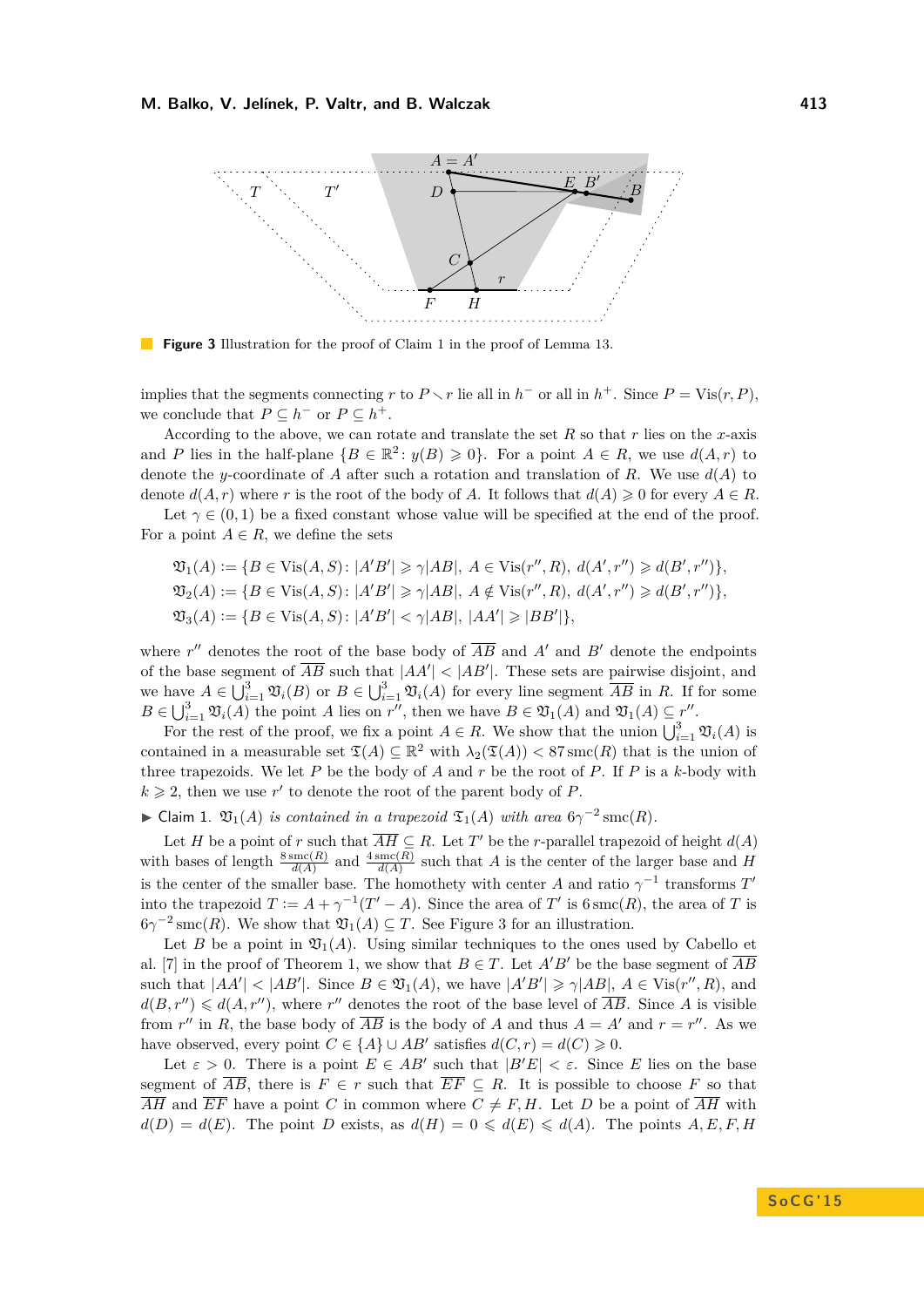### **414 On the Beer Index of Convexity and Its Variants**

form a self-intersecting tetragon *Q* whose boundary is contained in *R*. Since *R* is simply connected, the interior of *Q* is contained in *R* and the triangles *ACE* and *CFH* have area at most  $smc(R)$ .

The triangle *ACE* is partitioned into triangles *ADE* and *CDE* with areas  $\frac{1}{2}(d(A)$  $d(D)|DE|$  and  $\frac{1}{2}(d(D) - d(C))|DE|$ , respectively. Therefore, we have  $\frac{1}{2}(d(A) - d(C))|DE|$  $\lambda_2(ACE) \leqslant \text{smc}(R)$ . This implies

$$
|DE| \leqslant \frac{2\operatorname{smc}(R)}{d(A) - d(C)}.
$$

For the triangle  $CFH$ , we have  $\frac{1}{2}d(C)|FH| = \lambda_2(CFH) \leq \text{smc}(R)$ . By the similarity of the triangles *CFH* and *CDE*, we have  $|FH| = |DE|d(C)/(d(E) - d(C))$  and therefore

$$
|DE| \leqslant \frac{2\operatorname{smc}(R)}{d(C)^2} (d(E) - d(C)).
$$

Since the first upper bound on  $|DE|$  is increasing in  $d(C)$  and the second is decreasing in  $d(C)$ , the minimum of the two is maximized when they are equal, that is, when  $d(C)$  $d(A)d(E)/(d(A) + d(E)).$  Then we obtain  $|DE| \leq \frac{2 \text{ smc}(R)}{d(A)^2}$  $\frac{\operatorname{smc}(R)}{d(A)^2}(d(A) + d(E)).$  This and  $0 \leq$  $d(E) \le d(A)$  imply  $E \in T'$ . Since  $\varepsilon$  can be made arbitrarily small and T' is compact, we have  $B' \in T'$ . Since  $|AB'| \ge \gamma |AB|$ , we conclude that  $B \in T$ . This completes the proof of Claim [1.](#page-7-0)

<span id="page-8-0"></span>► Claim 2.  $\mathfrak{V}_2(A)$  *is contained in a trapezoid*  $\mathfrak{T}_2(A)$  *with area*  $3(1 - \gamma)^{-2}\gamma^{-2}$  smc $(R)$ *.* 

We assume the point *A* is not contained in the first level of *R*, as otherwise  $\mathfrak{V}_2(A)$  is empty. Let  $p$  be the  $r'$ -parallel line that contains the point  $A$  and let  $q$  be the supporting line of *r*. Let  $p^+$  and  $q^+$  denote the closed half-planes defined by *p* and *q*, respectively, such that  $r' \subseteq p^+$  and  $A \notin q^+$ . Let *O* be the intersection point of *p* and *q*.

Let  $T' \subseteq p^+ \cap q^+$  be the trapezoid of height  $d(A, r')$  with one base of length  $\frac{4 \operatorname{smc}(R)}{(1-\gamma)^2 d(A, r')}$ on *p*, the other base of length  $\frac{2 \operatorname{smc}(R)}{(1-\gamma)^2 d(A,r')}$  on the supporting line of *r'*, and one lateral side on *q*. The homothety with center *O* and ratio  $\gamma^{-1}$  transforms *T'* into the trapezoid  $T := O + \gamma^{-1}(T' - O)$ . Since the area of *T*' is 3(1 −  $\gamma$ )<sup>-2</sup> smc(*R*), the area of *T* is 3(1 −  $\gamma$ <sup> $-2$ </sup> $\gamma$ <sup> $-2$ </sup> smc(*R*). We show that  $\mathfrak{V}_2(A) \subseteq T$ . See Figure [3](#page-7-1) for an illustration.

Let *B* be a point of  $\mathfrak{V}_2(A)$ . We use  $A'B'$  to denote the base segment of  $\overline{AB}$  such that  $|AA'| < |AB'|$ . By the definition of  $\mathfrak{V}_2(A)$ , we have  $|A'B'| \ge \gamma |AB|$ ,  $A \notin \text{Vis}(r'',R)$ , and  $d(B, r'') \leq d(A, r'')$ , where  $r''$  denotes the root of the base body of  $\overline{AB}$ . By Lemma [12](#page-6-3) and the fact that  $A \notin \text{Vis}(r'', R)$ , we have  $r' = r''$ . The bound  $d(A, r') \geq d(B, r')$  thus implies  $A' \in r \cap p^+$  and  $B \in q^+$ . We have  $d(C, r') = d(C) \geq 0$  for every  $C \in A'B'$ .

Observe that  $(1 - \gamma)d(A, r') \leq d(A', r') \leq d(A, r')$ . The upper bound is trivial, as  $d(B, r') \le d(A, r')$  and *A'* lies on  $\overline{AB}$ . For the lower bound, we use the expression  $A' =$  $tA + (1-t)B'$  for some  $t \in [0,1]$ . This gives us  $d(A', r') = td(A, r') + (1-t)d(B', r')$ . By the estimate  $|A'B'| \ge \gamma |AB|$ , we have

$$
|AA'| + |BB'| \leq (1 - \gamma)|AB| = (1 - \gamma)(|AB'| + |BB'|).
$$

This can be rewritten as  $|AA'| \leq (1 - \gamma)|AB'| - \gamma|BB'|$ . Consequently,  $|BB'| \geq 0$  and  $\gamma > 0$  $\text{imply } |AA'| \leq (1 - \gamma)|AB'|$ . This implies  $t \geq 1 - \gamma$ . Applying the bound  $d(B', r') \geq 0$ , we conclude that  $d(A', r') \geq (1 - \gamma)d(A, r').$ 

Let  $(G_n)_{n\in\mathbb{N}}$  be a sequence of points from  $A'B'$  that converges to  $A'$ . For every  $n \in \mathbb{N}$ , there is a point  $H_n \in r'$  such that  $\overline{G_nH_n} \subseteq R$ . Since  $\overline{r'}$  is compact, there is a subsequence of  $(H_n)_{n\in\mathbb{N}}$  that converges to a point  $H_0 \in \overline{r'}$ . We claim that  $H_0 \in q$ . Suppose otherwise, and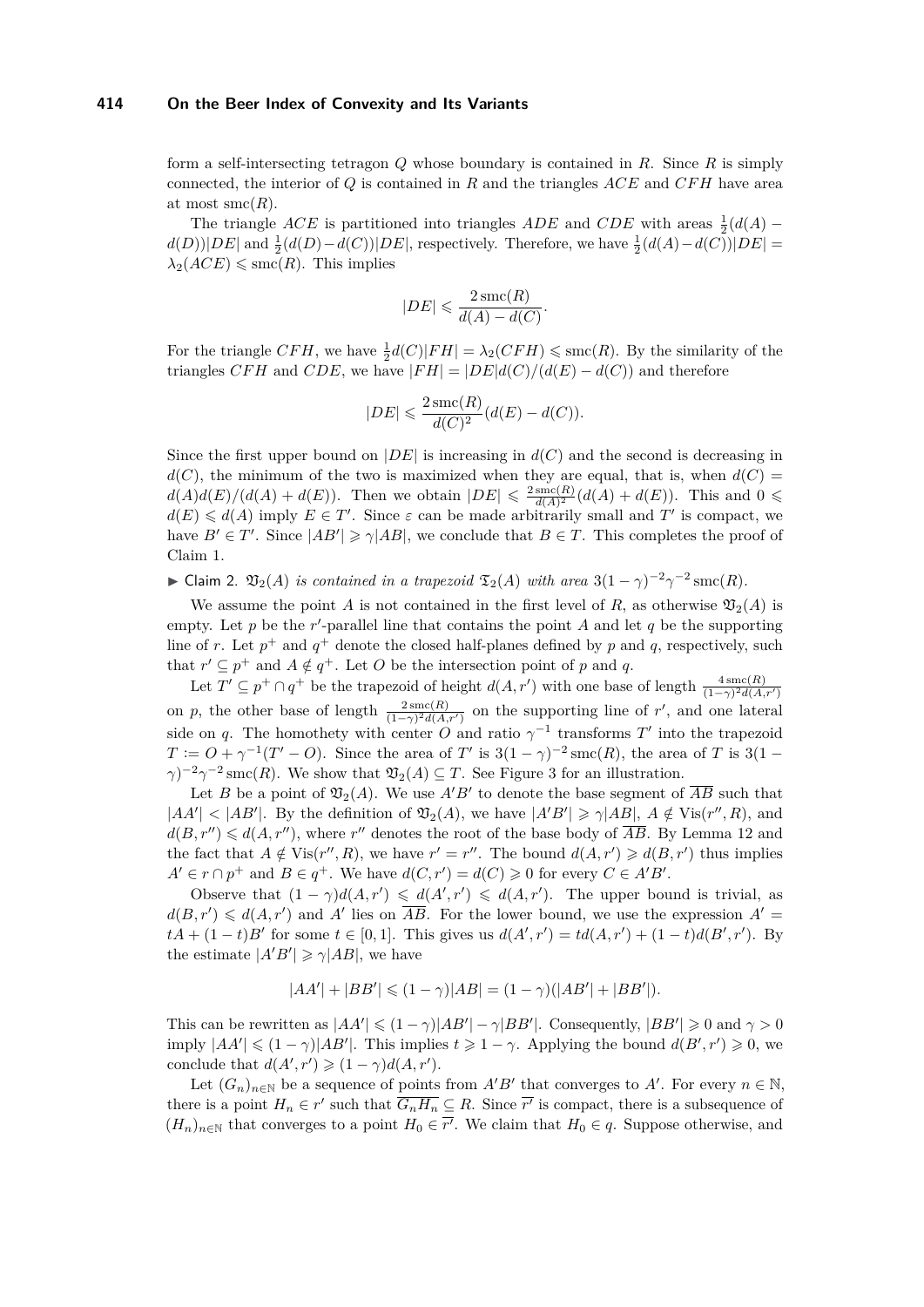

**Figure 4** Illustration for the proof of Claim [2](#page-8-0) in the proof of Lemma [13.](#page-6-1)

let  $q' \neq q$  be the supporting line of  $\overline{A'H_0}$ . Let  $\varepsilon > 0$  be small enough so that  $\mathcal{N}_{\varepsilon}(A') \subseteq R$ . For *n* large enough,  $\overline{G_nH_n}$  is contained in an arbitrarily small neighborhood of  $q'$ . Consequently, for *n* large enough, the supporting line of  $\overline{G_nH_n}$  intersects *q* at a point  $K_n$  such that  $\overline{G_nK_n} \subseteq \mathcal{N}_{\varepsilon}(A')$ , which implies  $K_n \in r \cap \text{Vis}(r',R)$ , a contradiction.

Again, let  $\varepsilon > 0$ . There is a point  $E \in A'B'$  such that  $|B'E| < \varepsilon$ . Let *D'* be a point of *q* with  $d(D', r') = d(E)$ . Let  $\delta > 0$ . There are points  $G \in A'B'$  and  $H \in r'$  such that  $G \in \mathcal{N}_{\delta}(A')$  and  $\overline{GH} \subseteq R \cap \mathcal{N}_{\delta}(q)$ . If  $\delta$  is small enough, then  $d(E) \leq d(A', r') \delta \leq d(G) \leq d(A', r')$ . Let *D* be the point of  $\overline{GH}$  with  $d(D) = d(E)$ . The point *E* lies on  $A'B'$  and thus it is visible from a point  $F \in r'$ . Again, we can choose *F* so that the line segments  $\overline{EF}$  and  $\overline{GH}$  have a point *C* in common where  $C \neq F, H$ . The points *E, F, H, G* form a self-intersecting tetragon *Q* whose boundary is in *R*. The interior of *Q* is contained in *R*, as *R* is simply connected. Therefore, the area of the triangles  $CEG$  and  $CFH$  is at most smc $(R)$ . The argument used in the proof of Claim [1](#page-7-0) yields  $|DE| \leqslant \frac{2 \operatorname{smc}(R)}{d(G)^2}$  $\frac{\text{smc}(R)}{d(G)^2}(d(G) + d(E)) \leq \frac{2 \text{smc}(R)}{(d(A',r') - \delta)^2}(d(A',r') + d(E)).$  This and the fact that  $\delta$  (and consequently  $|D'D|$  can be made arbitrarily small yield  $|D'E| \leq \frac{2 \operatorname{smc}(R)}{d(A',r')^2} (d(A',r') + d(E)).$ This together with  $d(A', r') \geq (1 - \gamma)d(A, r')$  yield  $|D'E| \leq \frac{2 \operatorname{smc}(R)}{(1 - \gamma)^2 d(A, r')}$  $\frac{2 \operatorname{smc}(R)}{(1-\gamma)^2 d(A,r')^2} (d(A,r') + d(E)).$ This and  $0 \le d(E) \le d(A, r')$  imply  $E \in T'$ . Since  $\varepsilon$  can be made arbitrarily small and  $T'$  is compact, we have  $B' \in T'$ . Since  $|A'B'| \ge \gamma |AB| \ge \gamma |A'B|$ , we conclude that  $B \in T$ . This completes the proof of Claim [2.](#page-8-0)

<span id="page-9-0"></span>► Claim 3.  $\mathfrak{V}_3(A)$  *is contained in a trapezoid*  $\mathfrak{T}_3(A)$  *with area*  $(4(1 - \gamma)^{-2} - 1)\text{smc}(R)$ *.* 

By Lemma [9,](#page-5-3) the points of *r* that are visible from *A* in *R* form a subsegment *CD* of *r*. The homothety with center *A* and ratio  $2(1 - \gamma)^{-1}$  transforms the triagle  $T' := ACD$  into the triangle  $T'' := A + 2(1 - \gamma)^{-1}(T' - A)$ . See Figure [5](#page-10-1) for an illustration. We claim that  $\mathfrak{V}_3(A)$  is a subset of the trapezoid  $T := T'' \setminus T'$ .

Let *B* be an arbitrary point of  $\mathfrak{V}_3(A)$ . Consider the segment  $\overline{AB}$  with the base segment  $A'B'$  such that  $|AA'| < |AB'|$ . Since  $B \in \mathfrak{V}_3(A)$ , we have  $|A'B'| < |\gamma|AB|$  and  $|AA'| \geq |BB'|$ . This implies  $|AA'| \geq \frac{1-\gamma}{2}|AB| > 0$  and hence  $A \neq A'$  and  $B \notin P$ . From the definition of *C* and *D*, we have  $A' \in \overline{CD}$ . Since  $|AA'| \geq \frac{1-\gamma}{2} |AB|$  and  $B \notin P$ , we have  $B \in T$ .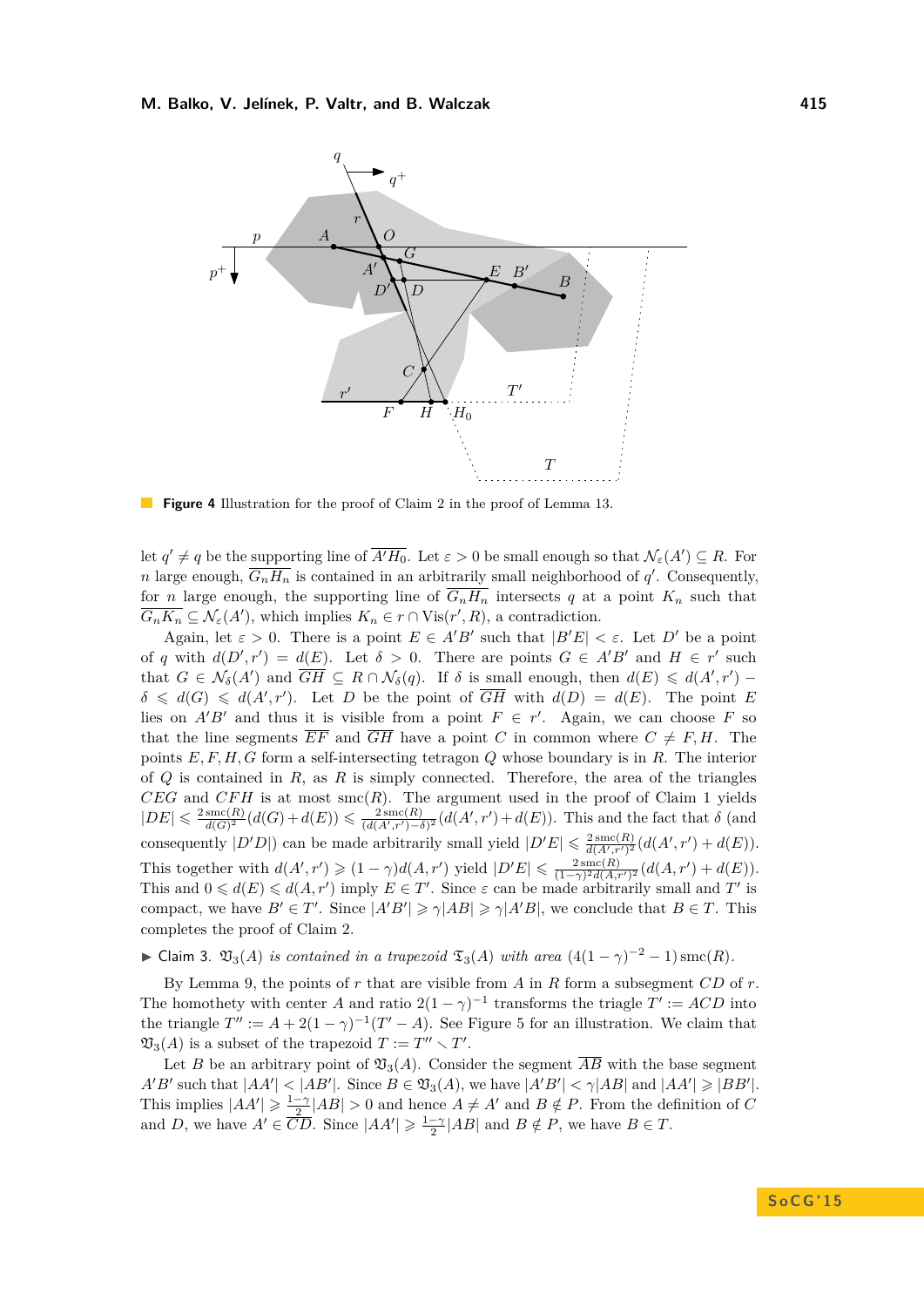<span id="page-10-1"></span>

**Figure 5** Illustration for the proof of Claim [3](#page-9-0) in the proof of Lemma [13.](#page-6-1)

The area of *T* is  $(4(1-\gamma)^{-2}-1)\lambda_2(T')$ . The interior of *T*<sup>'</sup> is contained in *R*, as all points of the open segment  $CD$  are visible from A in R. The area of  $T'$  is at most smc $(R)$ , as its interior is a convex subset of *R*. Consequently, the area of *T* is at most  $(4(1-\gamma)^{-2}-1)$  smc $(R)$ . This completes the proof of Claim [3.](#page-9-0)

To put everything together, we set  $\mathfrak{T}(A) := \bigcup_{i=1}^3 \mathfrak{T}_i(A)$ . It follows that  $\bigcup_{i=1}^3 \mathfrak{V}_i(A) \subseteq$  $\mathfrak{T}(A)$  for every  $A \in R$ . Clearly, the set  $\mathfrak{T}(A)$  is measurable. Summing the three estimates on areas of the trapezoids, we obtain

$$
\lambda_2(\mathfrak{T}(A)) \leqslant (6\gamma^{-2} + 3(1 - \gamma)^{-2}\gamma^{-2} + 4(1 - \gamma)^{-2} - 1)\operatorname{smc}(R)
$$

for every point  $A \in R$ . We choose  $\gamma \in (0,1)$  so that the value of the coefficient is minimized. For  $x \in (0,1)$ , the function  $x \mapsto 6x^{-2} + 3(1-x)^{-2}x^{-2} + 4(1-x)^{-2} - 1$  attains its minimum  $86.7027 < 87$  at  $x \approx 0.5186$ . Altogether, we have  $\lambda_2(\mathfrak{T}(A)) < 87$  smc(*R*) for every  $A \in R$ .

It remains to show that the set  $\{(A, B): A \in R \text{ and } B \in \mathfrak{T}(A)\}$  is measurable. For every body *P* of *R* and for  $i \in \{1, 2, 3\}$ , the definition of the trapezoid  $\mathfrak{T}_i(A)$  in Claim *i* implies that the set  $\{(A, B): A \in P \text{ and } B \in \mathfrak{T}_i(A)\}$  is the intersection of  $P \times \mathbb{R}^2$  with a semialgebraic (hence measurable) subset of  $(\mathbb{R}^2)^2$  and hence is measurable. There are countably many bodies of *R*, as each of them has positive measure. Therefore,  $\{(A, B): A \in R \text{ and } B \in \mathfrak{T}(A)\}\$ is a countable union of measurable sets and hence is measurable.

Let S be a bounded open subset of the plane, and let  $\ell$  be a diagonal of S that lies on the *x*-axis. For a point  $A \in S$ , we define the set

$$
\mathfrak{S}(A,\ell) := \{ B \in \text{Vis}(A,S) : AB \cap \ell \neq \emptyset \text{ and } |y(A)| \geq |y(B)| \}.
$$

The following lemma is a slightly more general version of a result of Cabello et al. [\[7\]](#page-14-8).

<span id="page-10-0"></span> $\blacktriangleright$  **Lemma 14.** Let *S* be a bounded open simply connected subset of  $\mathbb{R}^2$ , and let  $\ell$  be its *diagonal that lies on the x-axis. It follows that*  $\lambda_2(\mathfrak{S}(A, \ell)) \leqslant 3 \text{smc}(S)$  *for every*  $A \in S$ *.* 

**Proof.** Using an argument similar to the proof of Lemma [8,](#page-4-1) we can show that the set  ${B \in \text{Vis}(A, S) : AB \cap \ell \neq \emptyset}$  is open. Therefore,  $\mathfrak{S}(A, \ell)$  is the intersection of an open set and the closed half-plane  $\{(x, y) \in \mathbb{R}^2 : y \leq -y(A)\}$  or  $\{(x, y) \in \mathbb{R}^2 : y \geq -y(A)\}$ , whichever contains *A*. Consequently, the set  $\mathfrak{S}(A, \ell)$  is measurable for every point  $A \in S$ .

We clearly have  $\lambda_2(\mathfrak{S}(A, \ell)) = 0$  for points  $A \in S \setminus \text{Vis}(\ell, S)$ . By Lemma [9,](#page-5-3) the set  $Vis(A, S) ∩ ℓ$  is an open subsegment *CD* of  $ℓ$ . The interior  $T^{\circ}$  of the triangle  $T := ACD$  is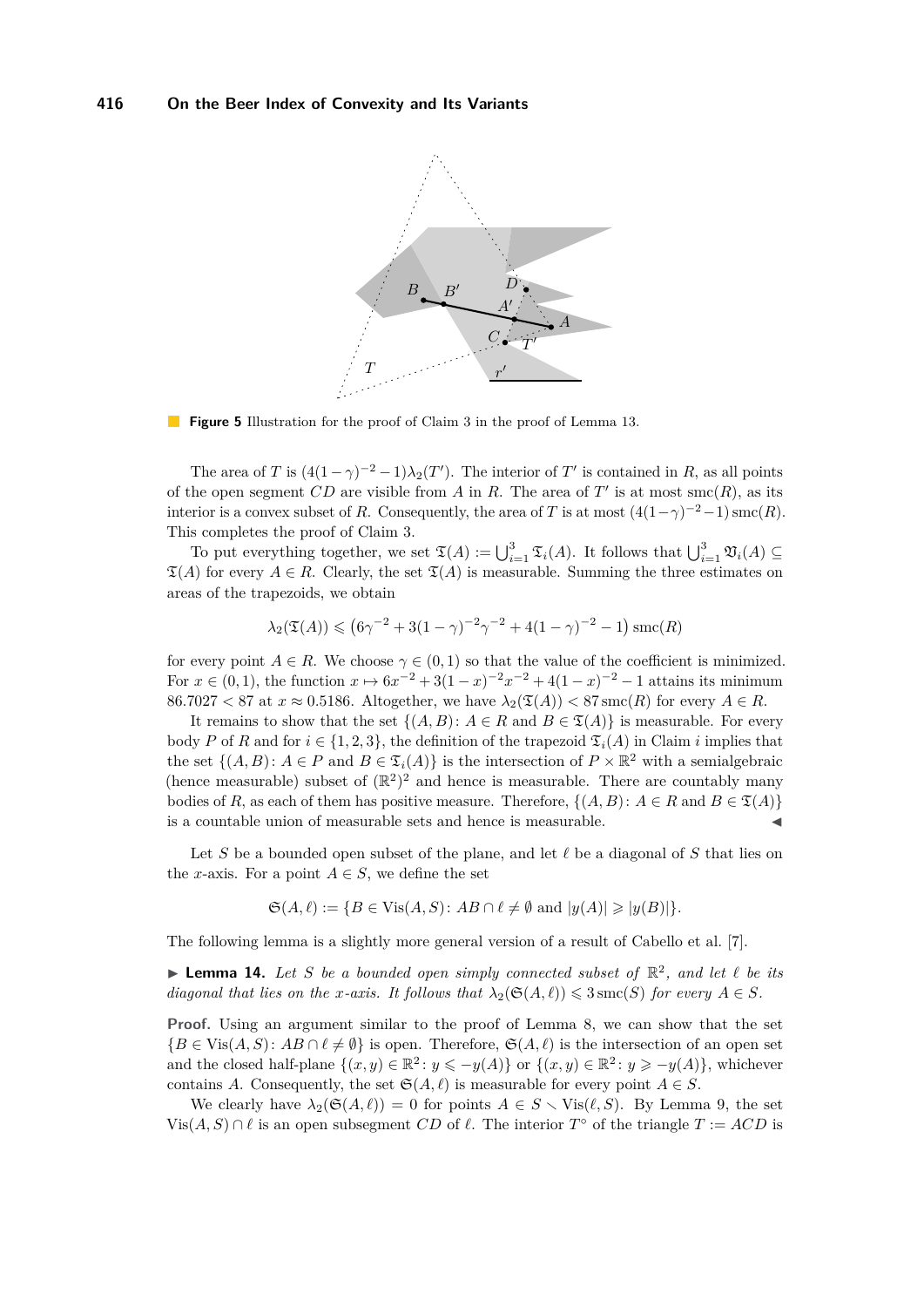contained in *S*. Since  $T^{\circ}$  is a convex subset of *S*, we have  $\lambda_2(T^{\circ}) = \frac{1}{2}|CD| \cdot |y(A)| \leq \text{smc}(S)$ . Therefore, every point  $B \in \mathfrak{S}(A, \ell)$  is contained in a trapezoid of height  $|y(A)|$  with bases of length  $|CD|$  and  $2|CD|$ . The area of this trapezoid is  $\frac{3}{2}|CD| \cdot |y(A)| \leq 3$  smc(*S*). Hence we have  $\lambda_2(\mathfrak{S}(A, \ell)) \leq 3$  smc $(S)$  for every point  $A \in S$ .

**Proof of Theorem [3.](#page-3-0)** In view of Lemma [7,](#page-4-2) we can assume without loss of generality that *S* is an open bounded simply connected set. Let  $\ell$  be a diagonal of *S*. We can assume without loss of generality that  $\ell$  lies on the *x*-axis. According to Lemma [10,](#page-5-0) the set  $S \setminus \ell$ has exactly two p-components  $S_1$  and  $S_2$ , the sets  $S_1 \cup \ell$  and  $S_2 \cup \ell$  are rooted sets, and  $\ell$  is their common root. By Lemma [13,](#page-6-1) for  $i \in \{1, 2\}$ , every point  $A \in S_i \cup \ell$  can be assigned a measurable set  $\mathfrak{T}_i(A)$  so that  $\lambda_2(\mathfrak{T}_i(A)) < 87 \operatorname{smc}(S_i \cup \ell) \leq 87 \operatorname{smc}(S)$ , every line segment  $\overline{BC}$ in *S*<sup>*i*</sup> ∪  $\ell$  satisfies *B* ∈  $\mathfrak{T}_i(C)$  or  $C \in \mathfrak{T}_i(B)$ , and the set  $\{(A, B) : A \in S_i \cup \ell \text{ and } B \in \mathfrak{T}_i(A)\}\$ is measurable. We set  $\mathfrak{S}(A) := \mathfrak{T}_i(A) \cup \mathfrak{S}(A, \ell)$  for every point  $A \in S_i$  with  $i \in \{1, 2\}$ . We set  $\mathfrak{S}(A) := \mathfrak{T}_1(A) \cup \mathfrak{T}_2(A)$  for every point  $A \in \ell = S \setminus (S_1 \cup S_2)$ . Let

$$
\mathfrak{S} := \{ (A, B) \colon A \in S \text{ and } B \in \mathfrak{S}(A) \} \cup \{ (B, A) \colon A \in S \text{ and } B \in \mathfrak{S}(A) \} \subseteq (\mathbb{R}^2)^2.
$$

It follows that the set  $\mathfrak S$  is measurable.

Let  $\overline{AB}$  be a line segment in *S*, and suppose  $|y(A)| \geq |y(B)|$ . Then either *A* and *B* are in distinct p-components of  $S \setminus \ell$  or they both lie in the same component  $S_i$  with  $i \in \{1,2\}$ . In the first case, we have  $B \in \mathfrak{S}(A)$ , since AB intersects  $\ell$  and  $\mathfrak{S}(A, \ell) \subseteq \mathfrak{S}(A)$ . In the second case, we have  $B \in \mathfrak{T}_i(A) \subseteq \mathfrak{S}(A)$  or  $A \in \mathfrak{T}_i(B) \subseteq \mathfrak{S}(B)$ . Therefore, we have  $\text{Seg}(S) \subseteq \mathfrak{S}$ . Since both  $Seg(S)$  and  $\mathfrak{S}$  are measurable, we have

$$
\lambda_4(\operatorname{Seg}(S)) \leq \lambda_4(\mathfrak{S}) \leq 2 \int_{A \in S} \lambda_2(\mathfrak{S}(A)),
$$

where the second inequality is implied by Fubini's Theorem. Using the bound  $\lambda_2(\mathfrak{S}(A)) \leq$  $90 \text{smc}(S)$ , we obtain

$$
\lambda_4(\operatorname{Seg}(S)) \leq 2 \int_S 90 \operatorname{smc}(S) = 180 \operatorname{smc}(S) \lambda_2(S).
$$

Finally, this bound can be rewritten as  $b(S) = \lambda_4(\text{Seg}(S))\lambda_2(S)^{-2} \leq 180 \text{ c}(S)$ .

### **3 General dimension**

In this section, we sketch the proofs of Theorem [5](#page-4-0) and Theorem [6.](#page-4-3) The detailed proofs can be found in the full version of this paper [\[1\]](#page-14-10). In both proofs, we use the operator Aff to denote the affine hull of a set of points.

**Sketch of the proof of Theorem [5.](#page-4-0)** Let  $T = (B_0, B_1, \ldots, B_d)$  be a  $(d+1)$ -tuple of distinct affinely independent points of *S*, ordered in such a way that the following two conditions hold:

- **1.** the segment  $\overline{B_0B_1}$  is the diameter of *T*, and
- 2. for  $i = 2, \ldots, d-1$ , the point  $B_i$  has the maximum distance to  $\text{Aff}(\{B_0, \ldots, B_{i-1}\})$ among the points  $B_i, B_{i+1}, \ldots, B_d$ .

For  $i = 1, \ldots, d - 1$ , we define  $Box<sub>i</sub>(T)$  inductively as follows: 1. Box<sub>1</sub> $(T) := \overline{B_0 B_1}$ ,

2. for  $i = 2, \ldots, d-1$ ,  $Box_i(T)$  is the box containing all the points  $P \in \text{Aff}(\{B_0, B_1, \ldots, B_i\})$ with the following two properties: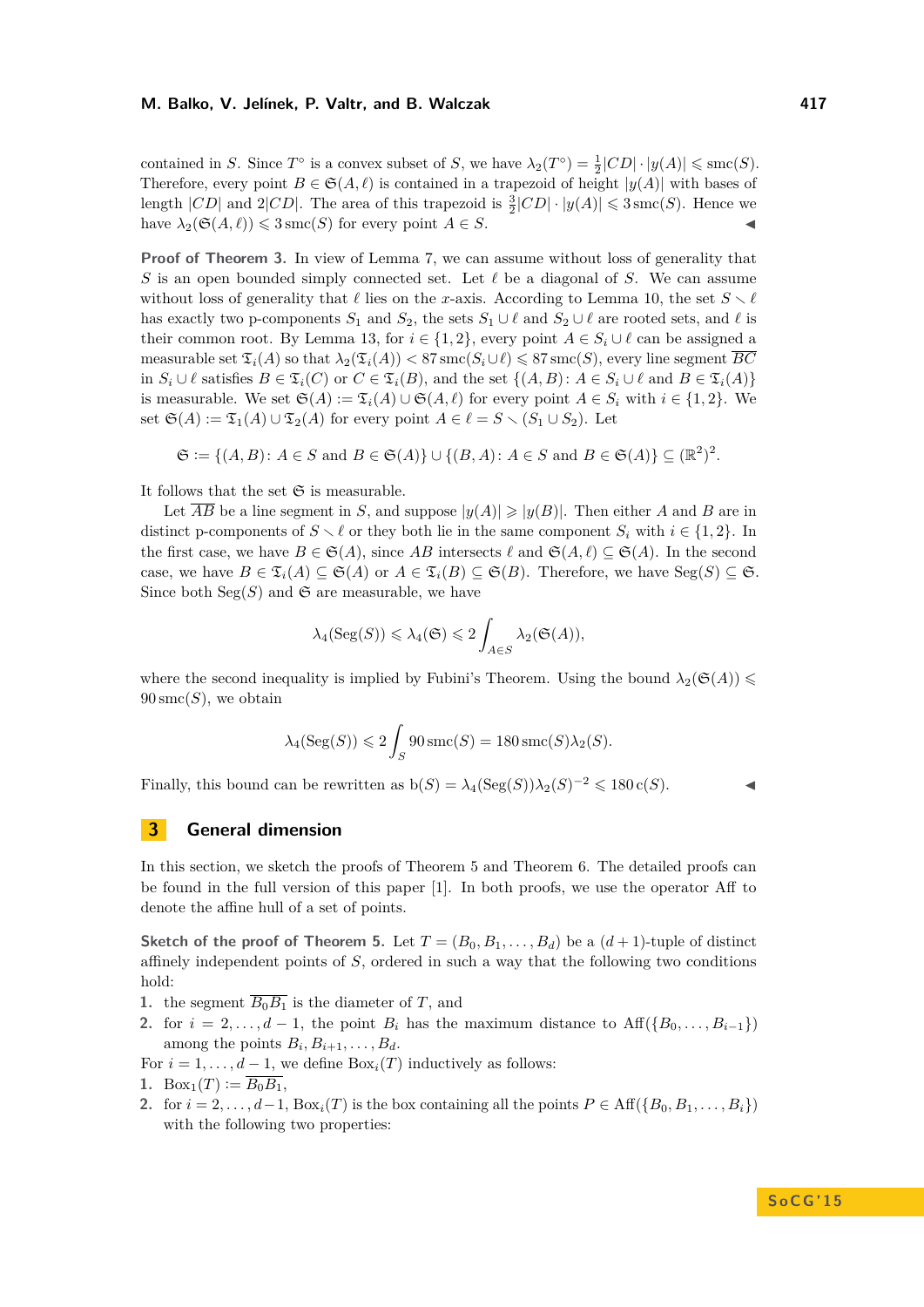- **a.** the orthogonal projection of *P* to Aff $(\{B_0, B_1, \ldots, B_{i-1}\})$  lies in Box<sub>*i*</sub>−1(*T*), and
- **b.** the distance of *P* to  $\text{Aff}(\{B_0, B_1, \ldots, B_{i-1}\})$  does not exceed the distance of  $B_i$  to Aff $({B_0, B_1, \ldots, B_{i-1}}),$
- **3.** Box<sub>*d*</sub>(*T*) is the box containing all the points  $P \in \mathbb{R}^d$  such that the orthogonal projection of *P* to Aff({ $B_0, B_1, ..., B_{d-1}$ }) lies in Box<sub>*d*−1</sub>(*T*) and  $\lambda_d$ (Conv({ $B_0, B_1, ..., B_{d-1}, P$ })) ≤  $\lambda$ <sup>*d*</sup>(*S*) c(*S*).

It can be verified that if  $T \in \text{Simp}_{d}(S)$ , then  $\text{Box}_{d}(T)$  contains the point  $B_d$ . Also, it can be shown that the  $\lambda_d$ -measure of  $Box_d(T)$  is equal to  $z := 2^{d-2}d!$  smc $(S)$ , which is independent of *T*. From this, we can deduce that the measure of  $\text{Simp}_{d}(S)$  is at most  $(d+1)\lambda_{d}(S)^{d}z$ , and hence  $b_d(S)$  is at most  $(d+1)z/\lambda_d(S)$ , which is of order  $c(S)$ .

**Sketch of the proof of Theorem [6.](#page-4-3)** To obtain a set *S* with arbitrarily small convexity ratio  $c(S)$  and with the *d*-index of convexity  $b_d(S)$  of order  $c(S)/\log_2(1/c(S))$ , we let *S* be the open *d*-dimensional box  $(0,1)^d$  with *n* points removed. We show that no matter which *n*-tuple of points we remove from the box, the *d*-index of convexity  $b_d(S)$  is still of order  $\Omega(\frac{1}{n})$ . Moreover, we show that for some constant  $\alpha = \alpha(d) > 0$  it is possible to remove  $n = \alpha \frac{1}{\varepsilon} \log_2 \frac{1}{\varepsilon}$  points from the box such that every convex subset of  $(0, 1)^d$  with measure at least  $\varepsilon$  contains a removed point. That is, we obtain  $c(S) \leq \varepsilon$  and  $b_d(S) \geq \gamma \varepsilon / \log_2(1/\varepsilon)$  for some constant  $\gamma = \gamma(d) > 0$ . Such an *n*-tuple of points to be removed is called an  $\varepsilon$ -net for convex subsets of  $(0,1)^d$ . To find it, we first use John's Lemma [\[11\]](#page-14-11) to reduce the problem to finding, for a suitably smaller  $\varepsilon'$ , an  $\varepsilon'$ -net for ellipsoids restricted to  $(0,1)^d$ . Then, we apply a continuous version of the well-known Epsilon Net Theorem for families with bounded Vapnik-Chervonenkis dimension due to Haussler and Welzl [\[10\]](#page-14-12) (see also [\[14\]](#page-14-13)). J

It is a natural question whether the bound for  $b_d(S)$  in Theorem [6](#page-4-3) can be improved to  $b_d(S) = \Omega(c(S))$ . In the plane, this is related to the famous problem of Danzer and Rogers (see [\[6,](#page-14-14) [15\]](#page-14-15) and Problem E14 in [\[8\]](#page-14-16)) which asks whether for given  $\varepsilon > 0$  there is a set  $N' \subseteq (0,1)^2$  of size  $O(\frac{1}{\varepsilon})$  with the property that every convex set of area  $\varepsilon$  within the unit square contains at least one point from N'.

If this problem was to be answered affirmatively, then we could use such a set  $N'$  to stab  $(0,1)^2$  in our proof of Theorem [6](#page-4-3) which would yield the desired bound for  $b_2(S)$ . However it is generally believed that the answer is likely to be nonlinear in  $\frac{1}{\varepsilon}$ .

# **4 Other variants and open problems**

We have seen in Theorem [3](#page-3-0) that a p-componentwise simply connected set  $S \subseteq \mathbb{R}^2$  whose  $b(S)$  is defined satisfies  $b(S) \leq \alpha c(S)$ , for an absolute constant  $\alpha \leq 180$ . Equivalently, such a set *S* satisfies  $\operatorname{smc}(S) \geqslant \operatorname{b}(S)\lambda_2(S)/180$ .

By a result of Blaschke [\[5\]](#page-14-17) (see also Sas [\[18\]](#page-14-18)), every convex set  $K \subseteq \mathbb{R}^2$  contains a triangle of measure at least  $\frac{3\sqrt{3}}{4\pi}\lambda_2(K)$ . In view of this, Theorem [3](#page-3-0) yields the following consequence.

<span id="page-12-0"></span>**Corollary 15.** *There is a constant*  $\alpha > 0$  *such that every p-componentwise simply connected*  $s$ *et*  $S \subseteq \mathbb{R}^2$  *whose*  $b(S)$  *is defined contains a triangle*  $T \subseteq S$  *of measure at least*  $\alpha$   $b(S)\lambda_2(S)$ *.* 

A similar argument works in higher dimensions as well. For every  $d \geqslant 2$ , there is a constant  $\beta = \beta(d)$  such that every convex set  $K \subseteq \mathbb{R}^d$  contains a simplex of measure at least  $\beta \lambda_d(K)$  (see e.g. Lassak [\[13\]](#page-14-19)). Therefore, Theorem [5](#page-4-0) can be rephrased in the following equivalent form.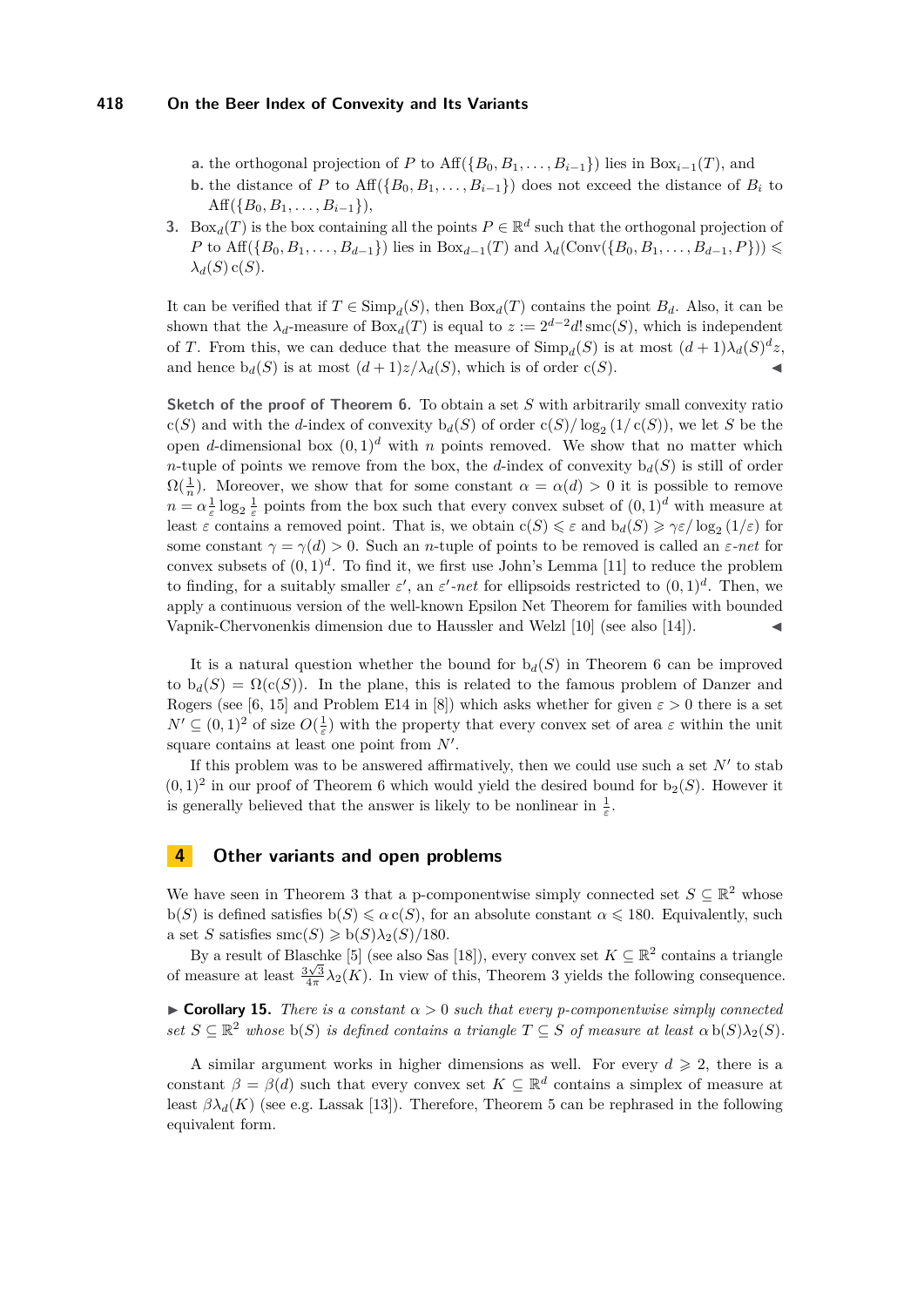<span id="page-13-2"></span> $\triangleright$  **Corollary 16.** *For every*  $d \ge 2$ , *there is a constant*  $\alpha = \alpha(d) > 0$  *such that every set*  $S \subseteq \mathbb{R}^d$  whose  $b_d(S)$  *is defined contains a simplex T of measure at least*  $\alpha b_d(S)\lambda_d(S)$ *.* 

What can we say about sets  $S \subseteq \mathbb{R}^2$  that are not p-componentwise simply connected? First of all, we can consider a weaker form of simple connectivity: we call a set *S p-componentwise simply*  $\triangle$ -connected if for every triangle *T* such that  $\partial T \subseteq S$  we have  $T \subseteq S$ . We conjecture that Theorem [3](#page-3-0) can be extended to p-componentwise simply  $\triangle$ -connected sets.

**If Conjecture 17.** *There is an absolute constant*  $\alpha > 0$  *such that every p-componentwise simply*  $\triangle$ -connected set  $S \subseteq \mathbb{R}^2$  whose  $b(S)$  *is defined satisfies*  $b(S) \leq \alpha c(S)$ *.* 

What does the value of  $b(S)$  say about a planar set S that does not satisfy even a weak form of simple connectivity? Such a set may not contain any convex subset of positive measure, even when  $b(S)$  is equal to 1. However, we conjecture that a large  $b(S)$  implies the existence of a large convex set whose boundary belongs to *S*.

<span id="page-13-0"></span>**► Conjecture 18.** For every  $\varepsilon > 0$ , there is a  $\delta > 0$  such that if  $S \subseteq \mathbb{R}^2$  is a set with  $b(S) \geq \varepsilon$ , then there is a bounded convex set  $C \subseteq \mathbb{R}^2$  with  $\lambda(C) \geq \delta \lambda(S)$  and  $\partial C \subseteq S$ .

Theorem [3](#page-3-0) shows that Conjecture [18](#page-13-0) holds for p-componentwise simply connected sets, with  $\delta$  being a constant multiple of  $\varepsilon$ . It is possible that even in the general setting of Conjecture [18,](#page-13-0)  $\delta$  can be taken as a constant multiple of  $\varepsilon$ .

Motivated by Corollary [15,](#page-12-0) we propose a stronger version of Conjecture [18,](#page-13-0) where the convex set *C* is required to be a triangle.

<span id="page-13-1"></span>**► Conjecture 19.** For every  $\varepsilon > 0$ , there is a  $\delta > 0$  such that if  $S \subseteq \mathbb{R}^2$  is a set with  $b(S) \geq \varepsilon$ , then there is a triangle  $T \subseteq \mathbb{R}^2$  with  $\lambda(T) \geq \delta \lambda(S)$  and  $\partial T \subseteq S$ .

Note that Conjecture [19](#page-13-1) holds when restricted to p-componentwise simply connected sets, as implied by Corollary [15.](#page-12-0)

We can generalise Conjecture [19](#page-13-1) to higher dimensions and to higher-order indices of convexity. To state the general conjecture, we introduce the following notation: for a set  $X \subseteq \mathbb{R}^d$ , let  $\binom{X}{k}$  be the set of *k*-element subsets of *X*, and let the set  $\text{Skel}_k(X)$  be defined by

$$
Skel_k(X) := \bigcup_{Y \in {X \choose k+1}} Conv(Y).
$$

If *X* is the vertex set of a *d*-dimensional simplex  $T = \text{Conv}(X)$ , then  $\text{Skel}_k(X)$  is often called the *k-dimensional skeleton* of *T*. Our general conjecture states, roughly speaking, that sets with large *k*-index of convexity should contain the *k*-dimensional skeleton of a large simplex. Here is the precise statement.

**► Conjecture 20.** *For every*  $k, d \in \mathbb{N}$  *such that*  $1 \leq k \leq d$  *and every*  $\varepsilon > 0$ *, there is a*  $\delta > 0$ *such that if*  $S \subseteq \mathbb{R}^d$  *is a set with*  $b_k(S) \geq \varepsilon$ , then there *is a simplex T with vertex set X*  $such that \lambda_d(T) \geq \delta \lambda_d(S) \text{ and } \text{Skel}_k(X) \subseteq S.$ 

Corollary [16](#page-13-2) asserts that this conjecture holds in the special case of  $k = d \geq 2$ , since  $Skel<sub>d</sub>(X) = Conv(X) = T$ . Corollary [15](#page-12-0) shows that the conjecture holds for  $k = 1$  and  $d = 2$ if *S* is further assumed to be p-componentwise simply connected. In all these cases,  $\delta$  can be taken as a constant multiple of  $\varepsilon$ , with the constant depending on  $k$  and  $d$ .

Finally, we can ask whether there is a way to generalize Theorem [3](#page-3-0) to higher dimensions, by replacing simple connectivity with another topological property. Here is an example of one such possible generalization.